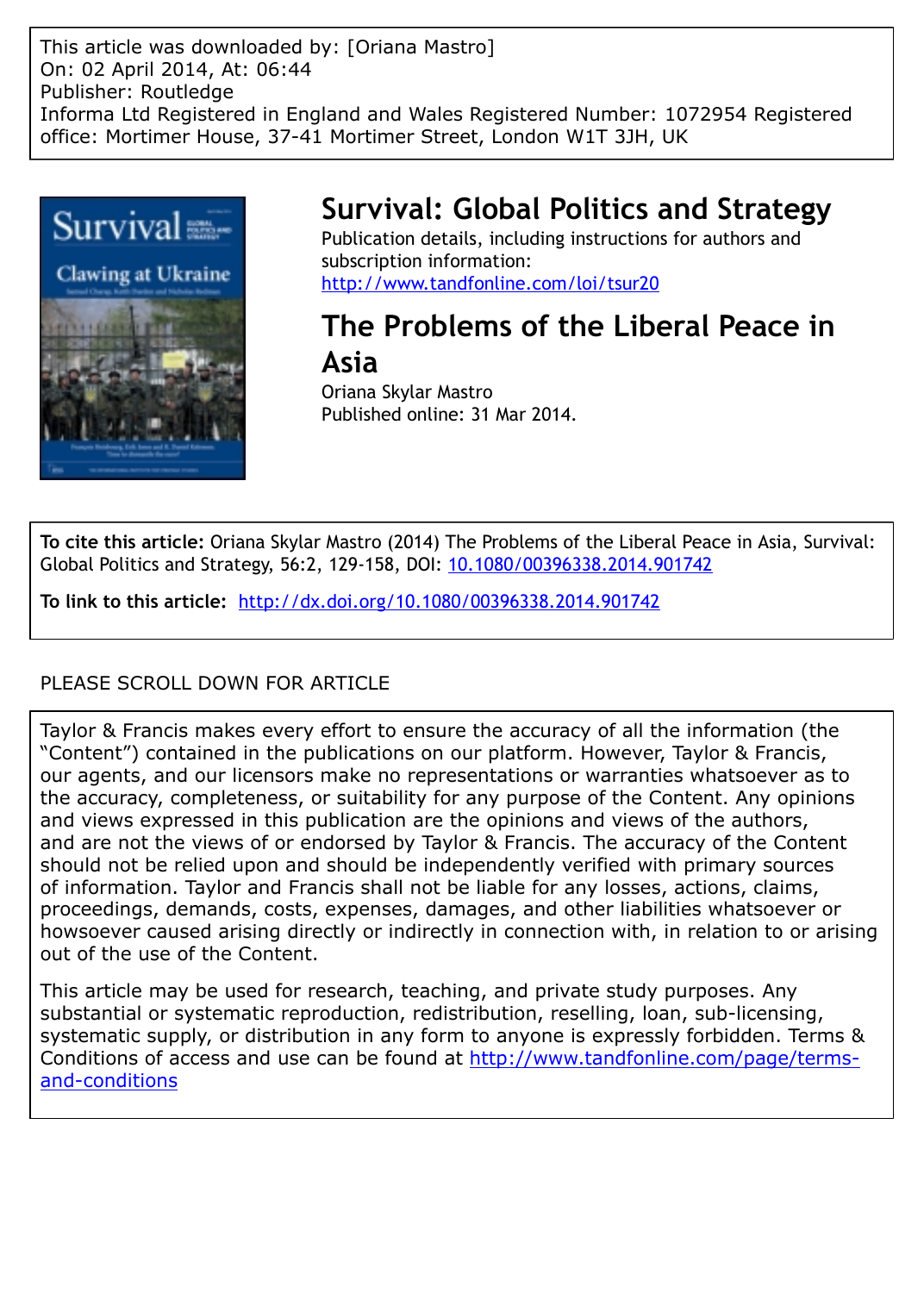# The Problems of the Liberal Peace in Asia

#### **Oriana Skylar Mastro**

The conviction that economic ties will engender peace in Asia has been a lynchpin of the US strategic response to a rising China for over two decades. When the US-China Relations Act of 2000 passed under President Bill Clinton, proponents of the measure argued that increased Sino-American trade would contribute to China's peaceful rise because Beijing would reject revisionism while it benefitted from the US-led world order. As one US senator commented at the time, 'the world will be a safer place – or so we hope, and so history argues'.<sup>1</sup> Later, President George W. Bush described the exchange of 'many handshakes of friendship and commerce' between the American and Chinese people as enhancing understanding and therefore peace.<sup>2</sup> Moreover, many of his closest advisers hoped that Chinese economic growth would eventually result in a rising middle class that would demand political freedoms and compel reform of the one-party Communist system. Most recently, President Barack Obama extolled the benefits of China's growing economic clout, declaring that 'a peaceful and stable and prosperous China is not only good for Chinese but also good for the world and for the United States'.<sup>3</sup>

Economic liberalism plays a dominant role in US thinking for good reason: in most circumstances, economic ties tend to impose caution on leaders, encourage de-escalation of crises and improve overall bilateral relations. The idea also has strong historical roots in the work of thinkers

**Oriana Skylar Mastro** is an Assistant Professor at the Edmund A. Walsh School of Foreign Service, Georgetown University.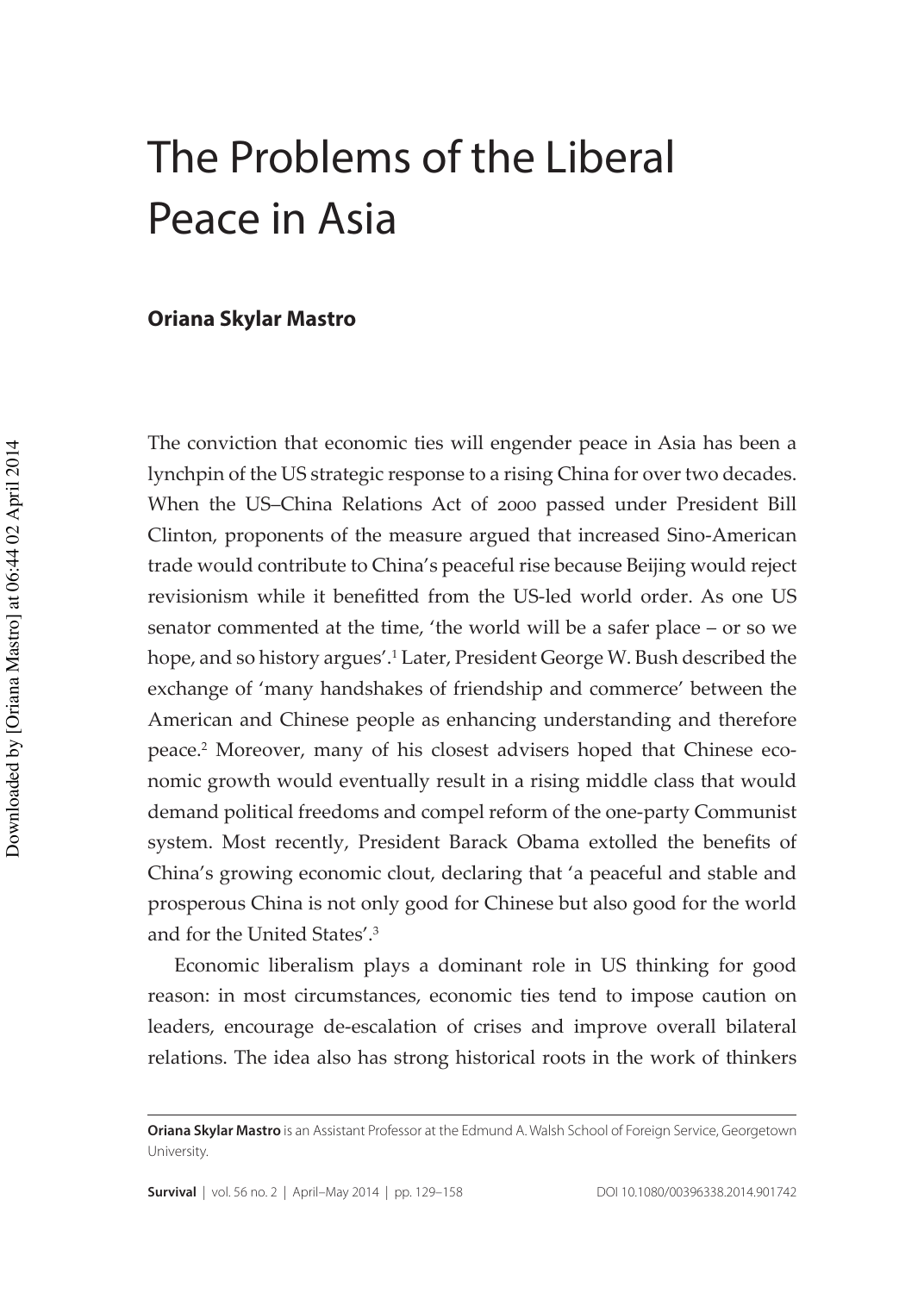such as Montesquieu, Immanuel Kant and Adam Smith. Contemporary international-relations scholars argue that, in recent decades in particular, globalisation has greatly increased interdependence – the economic aspect of which has a positive effect on international behaviour. Specifically, many have argued that increased economic integration raises the opportunity costs of conflict and promotes openness and frequent contact between states. This facilitates understanding and reduces incentives for conquest because production power is best captured through trade.<sup>4</sup> Free trade and consequent integration have allowed the economies of Taiwan, South Korea and Indonesia to flourish, encouraging more moderate politics and democratic practices that enhance regional stability. China's integration into the world economy has helped to lift 680 million Chinese out of poverty, while many countries, particularly those geographically closer to China, have made real economic gains.<sup>5</sup>

Many hope that the rise of China will be peaceful because it is occurring in such a context. The core interest of the Chinese Communist Party is to stay in power, and its legitimacy is based on continuing economic development and a rising standard of living. Although China is involved in the majority of the most dangerous territorial disputes in Asia, the country is tremendously integrated with the region; its merchandise trade accounted for 32% of its GDP in 1990, and 50% of its GDP in 2011.<sup>6</sup> Richard Katz, editor of the *Oriental Economist Report*, has described how 'in 2010, foreign companies and joint foreign-Chinese ventures accounted for more than 25 percent of China's entire industrial output, 39 percent of its apparel exports, and 99 percent of its computer exports.'<sup>7</sup> China's trade sector supports an estimated 200m jobs, and the export of goods and services constitutes 30% of the country's GDP.<sup>8</sup> Any conflict would disrupt these exports, and the loss in welfare would lead to a popular movement that could destabilise the government. Economic optimists argue that this fear should be enough to deter Beijing from risking war against key trading partners. The economicliberalism argument should apply even more to China's neighbours, most of whom count the country as their largest trading partner. Katz has argued that the recent flare-up between China and Japan over the Senkaku/Diaoyu Islands did not escalate into a war because of 'mutual assured production',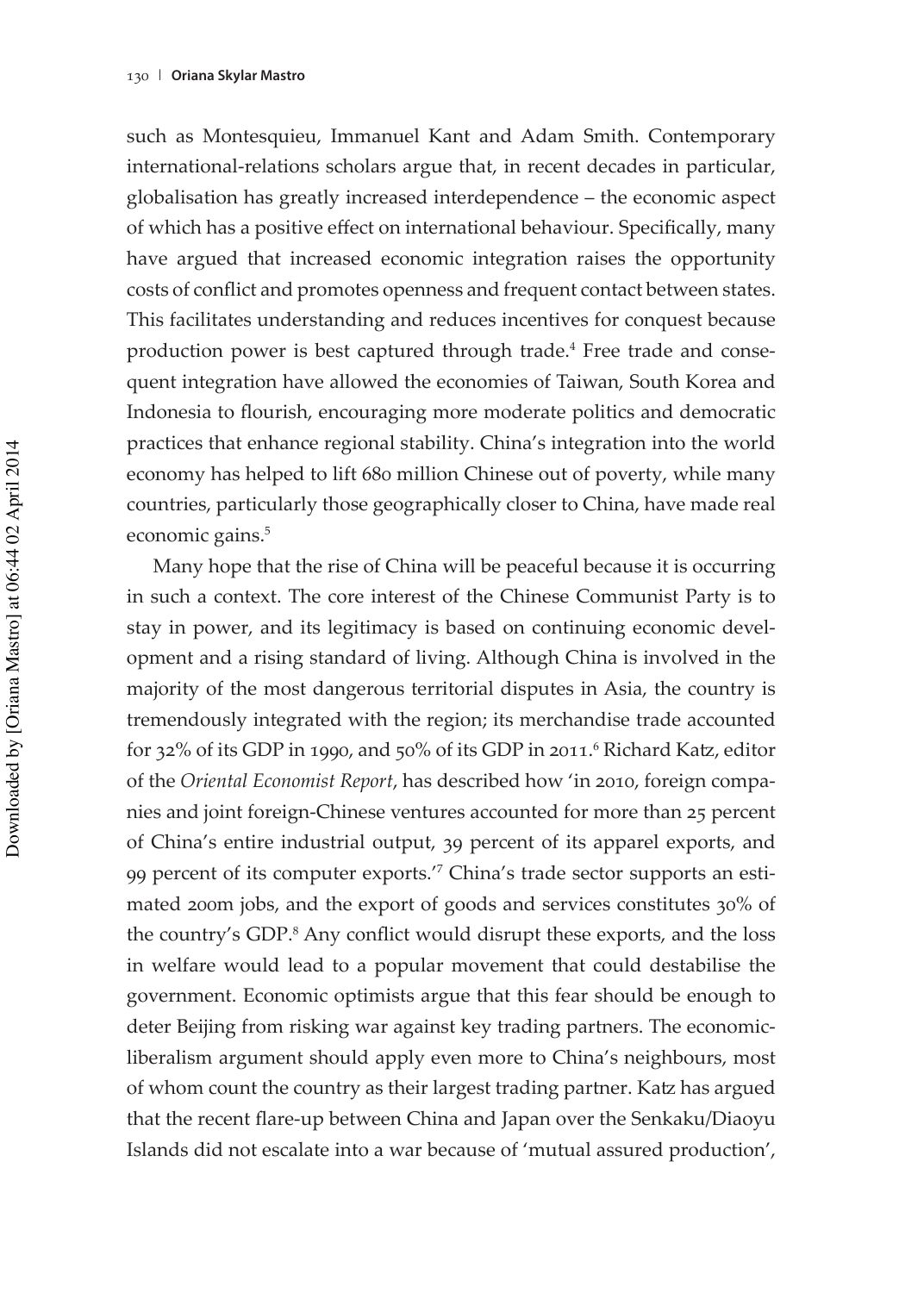a term coined to describe the fact that China needs to buy Japan's products as much as Japan needs to sell them.<sup>9</sup>

US policy is further complicated by the fact that most regional players are more and more economically reliant on China, but hope to deter Beijing's aggressive behaviour by leveraging their relationships with Washington. Japan has a security alliance with the United States and about 50,000 American troops stationed in its territory, but its largest trading partner is China. India harbours concerns about China's increasing power - largely because of a long-standing territorial dispute over the countries' shared border, which led to a war between them in 1962 – despite also counting

China as its foremost trading partner. Vietnam relies on China for economic development but is sparring intensely with it over the Paracel and Spratly islands.<sup>10</sup> The Philippines is also dependent on the Chinese market but has turned to its alliance with the US to help manage the competing territorial claims it has with Beijing in the South China Sea. As China's relative weight grows, countries are beginning to question

The stakes are highest in Taiwan

whether this strategy of relying on Beijing economically while reaching out to Washington for security is tenable.<sup>11</sup> As the Philippine ambassador to the US articulated in September 2013, 'the Asia-Pacific region has become the nexus of the world's most dynamic of opportunities, and the most intransigent of challenges'.<sup>12</sup>

The stakes in trusting economic ties to dampen tendencies towards conflict are highest in Taiwan. Beijing claims Taiwan as part of China and has been developing its military capabilities over the past three decades with the objective of preventing Taiwan's independence. Taiwanese President Ma Ying-jeou launched free-trade talks with China in 2010, arguing that closer economic ties with the mainland through the Economic Cooperation Framework Agreement (ECFA) would make armed conflict more costly for Beijing and therefore less likely.<sup>13</sup> The agreement, which came into effect in September 2010, has increased economic integration across the Taiwan Strait, and relations between Taipei and Beijing are better than they have been for decades. Many are concerned, however, that these economic benefits could come at a steep price; as the US-China Economic and Security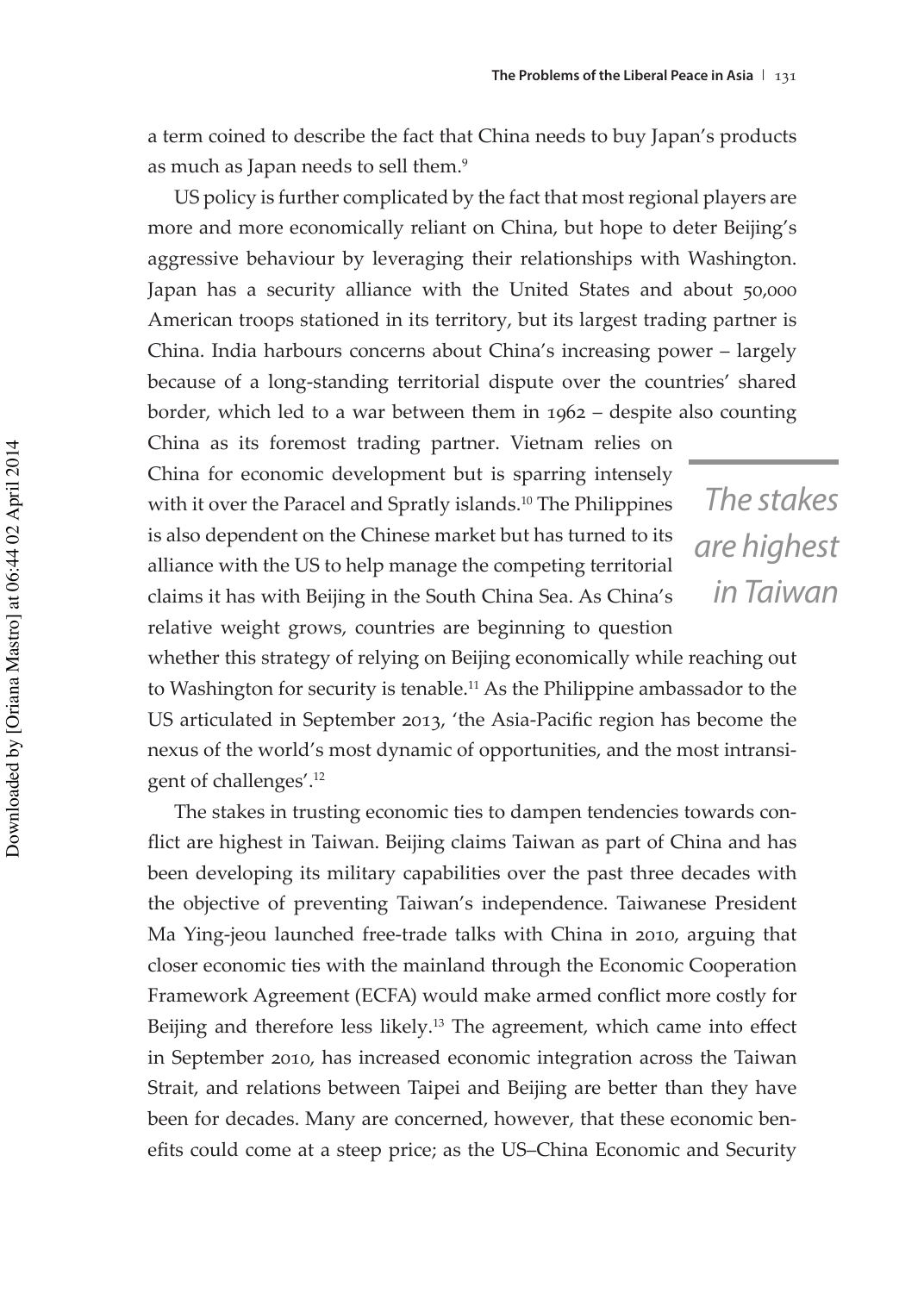Review Commission has said, the failure to prioritise defence, evident in Taiwan's declining military budget, could encourage Beijing 'to take on greater risk in its approach to cross-Strait relations, including pressuring Taipei to move towards political talks or using military force to achieve political objectives'.<sup>14</sup>

Given the influence of economic liberalism on US strategy in Asia and the stakes for many of America's friends and allies if economic ties fail to engender peace, the arguments connecting economic integration and stability deserve further attention. This article will evaluate whether the increasing benefits of trade are changing the priorities and perceptions of Asia's leaders and publics. As economic ties expand, relationships should improve, and leaders should be compelled to compromise in, not escalate, disputes, relying less and less on the use and threat of military force to accomplish their goals. Asian countries are indeed economically interdependent and, more specifically, the economy of China is closely interwoven with those of the other major players. In dealing with territorial disputes, however, economic integration has either not been a factor or, at worst, has heightened strategic tensions. The decisions of national leaders suggest that they see the political cost of failing to protect territorial claims as greater than the economic losses associated with a limited war.

#### **Asian economies' increasing interdependence**

Asia's economies are increasingly interconnected and interdependent.<sup>15</sup> Although China's economic activity has significantly contributed to these trends, the desire for continued high economic growth has pushed all the region's economies to deepen their economic ties. Regional trade pacts, monetary arrangements, bilateral free-trade agreements and bilateral investment deals have flourished.<sup>16</sup> As a result, both trade and investment between the major regional players have been steadily increasing. The growth in trade over the past two decades has been impressive, with the value of East Asian exports burgeoning from \$419.4 billion in 1990 to \$3.4 trillion in 2008.<sup>17</sup> Asian countries are now as economically interdependent as those of North America or the European Union, and trade more among themselves than either regional grouping did at the outset of their integration efforts.<sup>18</sup>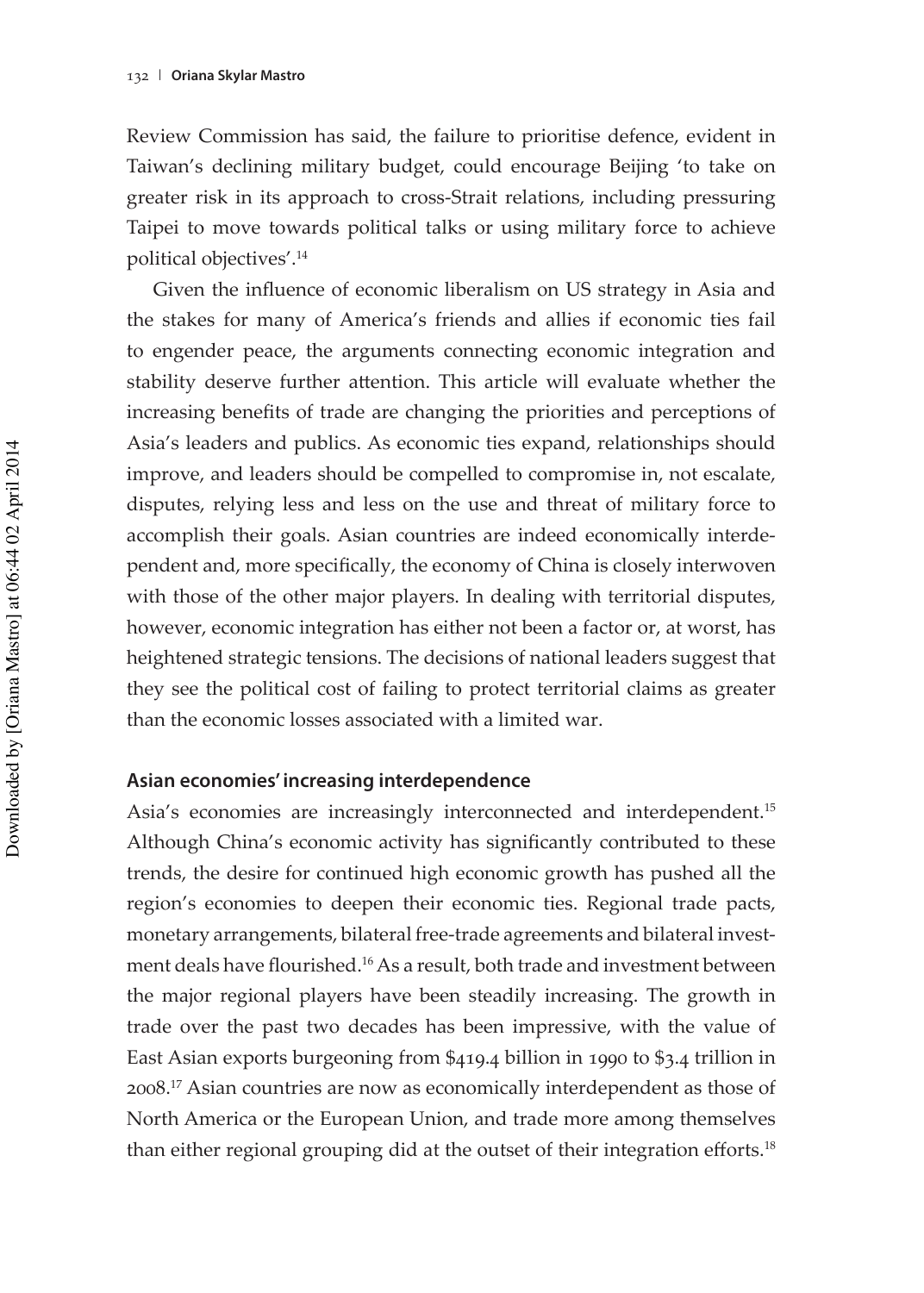| Trade                | Partner's imports from | China's exports to   | China's imports from | Partner's exports to |
|----------------------|------------------------|----------------------|----------------------|----------------------|
| partner              | China (2002, 2011)     | partner (2002, 2011) | partner (2002, 2011) | China (2002, 2011)   |
| Japan                | 183,882,190            | 148.268.708          | 194.567.856          | 162.035.386          |
|                      | 61.783.700             | 48,433,840           | 53.465.999           | 39.823.423           |
| India                | 55.483.025             | 50.536.416           | 23.372.279           | 16,717,786           |
|                      | 2.619.849              | 2.671.164            | 2.273.871            | 1,531,604            |
| Philippines          | 1.351.979              | 14.255.388           | 17.992.317           | 6,102,252            |
|                      | 6.504.583              | 2.042.241            | 3.217.161            | 1.355.825            |
| Vietnam              | 24.866.392             | 2.148.380            | 11.116.531           | 11.613.324           |
|                      | 2.158.836              | 29.091.568           | 1.115.892            | 1,518,330            |
| <b>United States</b> | 417.302.859            | 325.010.988          | 123.124.010          | 103.878.414          |
|                      | 133.484.121            | 70.050.092           | 27.261.097           | 22.052.398           |

Table 1 **China's bilateral trade with key regional partners**

Source: UN Comtrade (United Nations Commodity Trade Statistics Database). Units = \$1,000s (value of all products imported or exported). Imports reported by one country do not coincide with exports reported by its trading partner due to factors such as valuation (imports cost, insurance and freight; exports free on board), diferences in inclusions or exclusions of particular commodities, and timing.

Integration in financial markets has lagged behind that in trade, but over the past four years there have been signs that this is accelerating.<sup>19</sup> With its widening and increasingly complex supply chains and production networks, Asia is an exemplar of the globalisation phenomenon. Export growth in East Asia, Southeast Asia and South Asia is largely derived from trade in intermediate goods, meaning that regional production networks are flourishing. China is the central node in the process, with many intermediate and processed goods flowing there for assembly.<sup>20</sup>

Bilateral trade between China and its neighbours is a strong indicator of this increasing interdependence.<sup>21</sup> Japan's total trade with China has tripled since 2000, rising by  $30\%$  per year to more than \$300bn; between 1995 and 2011, increased shipments to China accounted for 45% of overall growth in Japanese exports.<sup>22</sup> China also depends on Japan: 60–70% of goods imported from Japan are machinery and parts used to make China's own exports.<sup>23</sup> In 2012 two-way trade between China and Taiwan was valued at \$169bn, over one-third of Taiwan's GDP that year.<sup>24</sup> China has also become a global investor; from 2005 to mid-2013, it spent \$57.8bn in the United States and  $$157.2$ bn in East and Southeast Asia, with Australia, Indonesia and Vietnam being the top recipients.<sup>25</sup> Table 1 highlights this surge in trade over the past decade.

Both Obama and Chinese President Xi Jinping have characterised the US-China relationship as one of mutual dependence, given the countries' strong economic ties. US exports to China have increased by 542% since 2000, compared with an 80% rise in US sales in the rest of the world.<sup>26</sup> The economic impact of this pervades the US: last year, 30 American states exported more than \$1bn worth of goods to China, while another ten exported over \$500m.<sup>27</sup>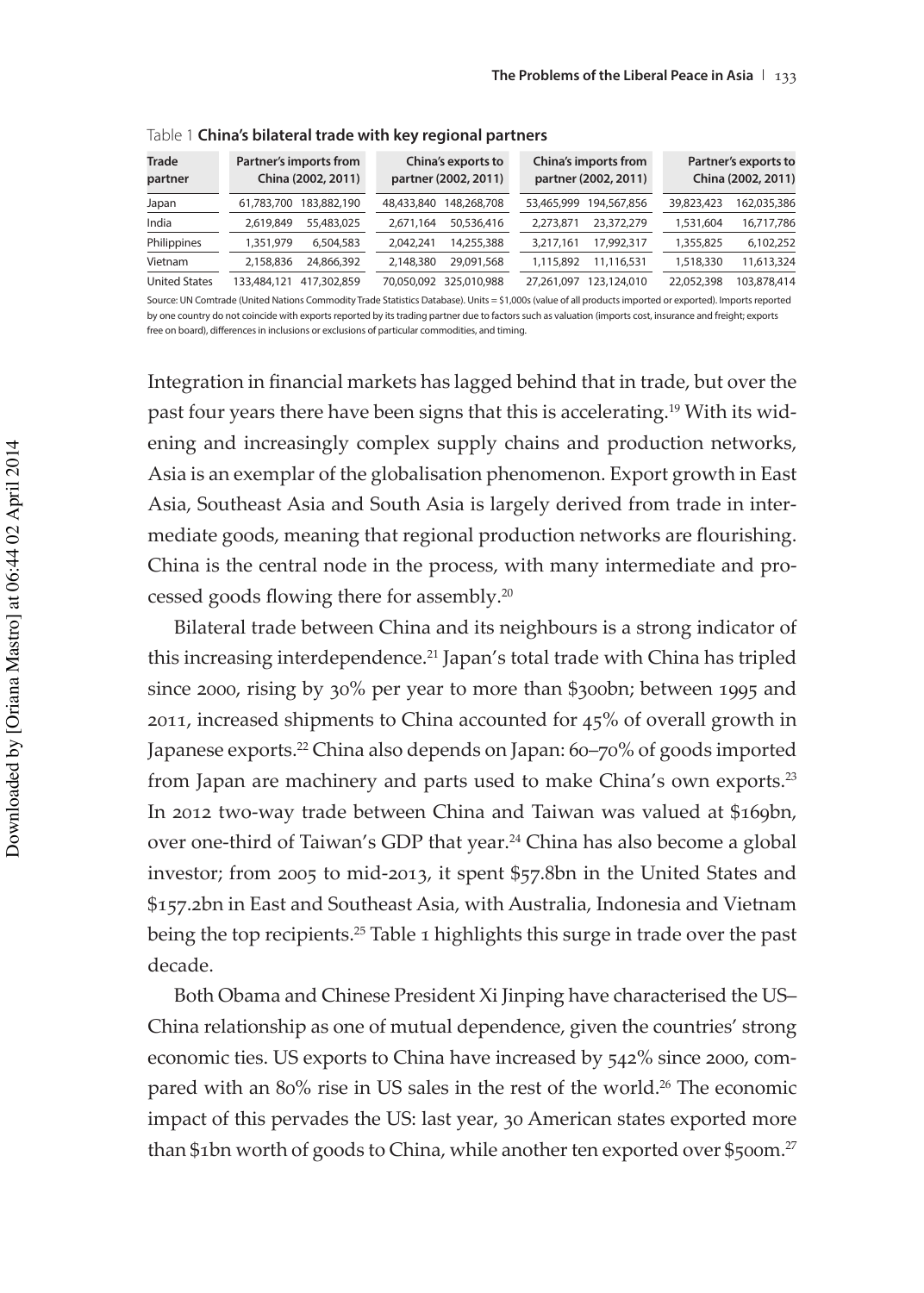The cumulative total of US direct investment in China has surged from approximately \$11trn in 2001 to \$51trn in 2012; China's direct-investment flow to the US in 2010 was more than 100 times greater than that in 2004.<sup>28</sup> China also holds about 9% of total US federal debt.<sup>29</sup> China became the global leader in foreign direct investment in 2012, accounting for \$253bn (or 18% of the worldwide total), compared with \$175bn for the US.<sup>30</sup> If such macroeconomic trends are any indication, the world is counting on the continued growth and prosperity of both China and the US.

#### **The growing instability of Asia's fashpoints**

Although trade interdependence imposes some caution on leaders under normal circumstances, the size of the effect may be insufficient to ensure peace, given the weight that Asian governments place on protecting their sovereignty amid a number of serious territorial disputes with Beijing. China's bilateral relationships with Vietnam, the Philippines, India, Japan and the US have soured considerably over the past five years, even as trade has grown impressively.<sup>31</sup> This is largely the result of China's increasingly assertive behaviour in its territorial disputes.<sup>32</sup>

China–Japan relations are at a nadir as the countries' territorial row in the East China Sea continues to draw them into confrontation, leading many to speculate about whether it will result in military conflict.<sup>33</sup> Anti-Japanese protests in China, sparked by the private sale of three of the Diaoyus/ Senkakus to Japan in September 2012, caused more than \$100m in damage to the property of Japanese businesses. Japanese foreign direct investment was down by 32.4% in October 2012, but this proved to be only a temporary shock as it rebounded the following month.<sup>34</sup> The fallout from lost sales may have cut Japan's growth in the last quarter of 2012 by about 1%, possibly enough to keep the economy in recession after two quarters of contraction.<sup>35</sup> Before September 2012, Chinese government ships had intruded four times into the territorial waters around the Senkakus/Diaoyus; between September and December that year, Japan counted 68 intrusions, most of which were by Chinese *Haijian*-class maritime surveillance ships.<sup>36</sup> Chinese surveillance vessels now regularly challenge the Japan Coast Guard. In 2012 Japanese aircraft scrambled a record 306 times in response to intruding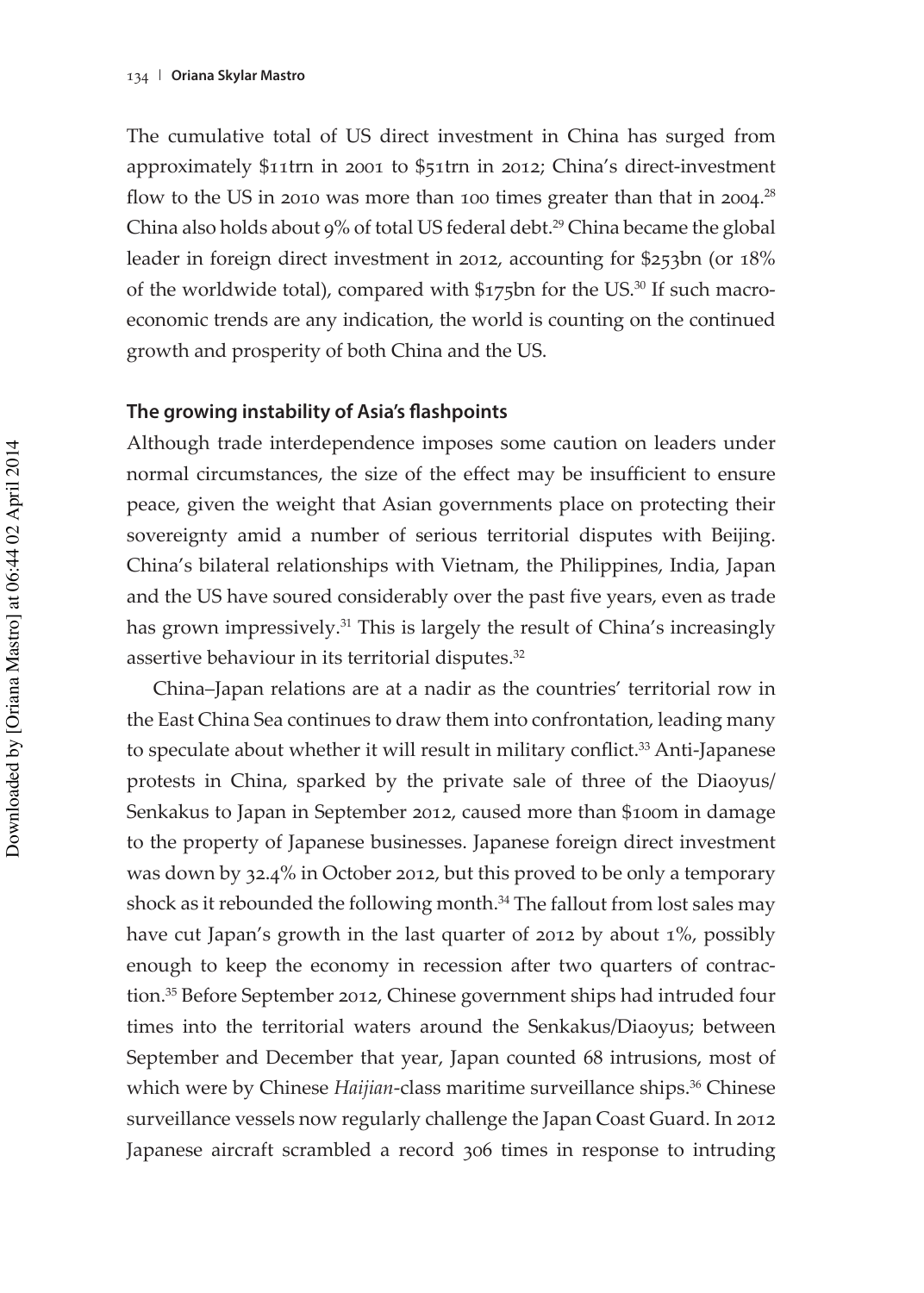Chinese aircraft.<sup>37</sup> On 17 April 2013, China's Type-052C missile destroyer Lanzhou and Type-054A missile frigate *Hengshui* both entered waters near the islands to conduct exercises, in a display of force. This came less than three months after a major incident in which a Chinese navy vessel activated its missile-guidance system and locked its fire-control radar on a Japan Maritime Self-Defense Force vessel. The US voiced strong concerns that such incidents could escalate tensions and increase the likelihood of miscalculations leading to war.<sup>38</sup>

Neither Tokyo nor Beijing has taken steps to de-escalate or reduce the likelihood of conflict. There has been no progress towards establishing a dialogue about interception procedures in the air or at sea, and no attempts to establish a hotline in case this confusion leads to an accident that costs Chinese or Japanese lives. This is largely because of deep-rooted historical animosity between China and Japan, stemming mainly from the Japanese occupation of China during the first half of the twentieth century. As both governments tap into nationalist sentiment to build popular support, neither is willing to make any compromises in the territorial dispute. More recently, semi-official actors in China called for an official claim of sovereignty over the Ryukyu Islands, home to  $1.3m$  Japanese and  $27,000$  US troops in Okinawa. Chinese nationalists have for years pointed out that the ancient Ryukyu Kingdom made tribute payments to imperial China.<sup>39</sup> As Katz has put it, rather than believing that economic ties will impose caution, 'Japanese firms see no early end to the territorial tensions. Some feel that they may just have to accept that, every few years, there will be an outburst of boycotts and even some violence.<sup>'40</sup>

Although relations across the Taiwan Strait have been stable since President Ma took office in 2008, China's military posture against Taiwan has not softened. Instead, as analysis by the US Department of Defense shows, China continues to develop and deploy 'military capabilities to coerce Taiwan or to attempt an invasion, if necessary'.<sup>41</sup> Beijing still refuses to forswear the use of force, and has so far eschewed a military attack because it is optimistic about the long-term prospects for reunification. China has specifically laid out a number of circumstances in which it would use force, none of which are directly dependent on the economic relationship: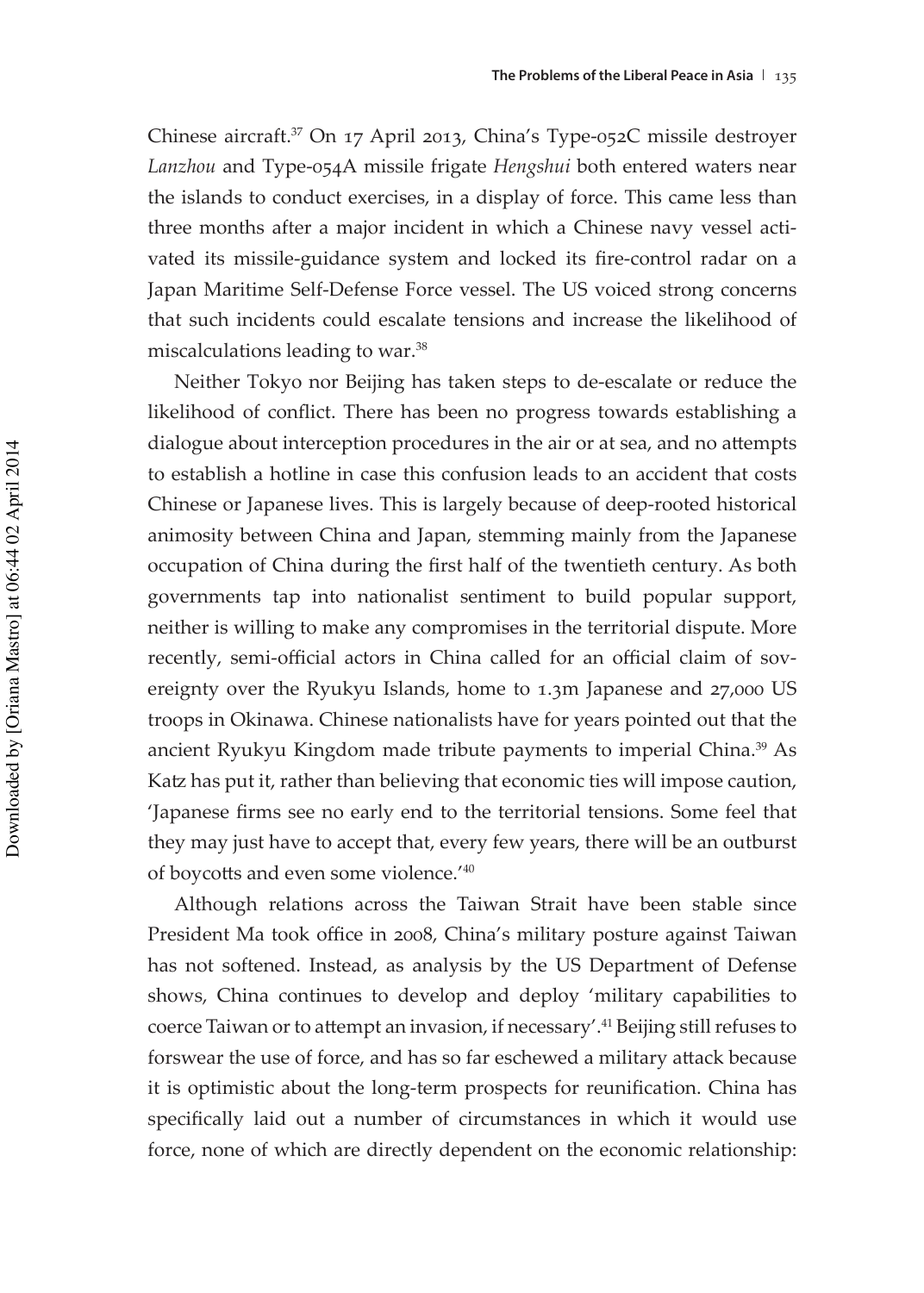a formal Taiwanese declaration of independence; other unspecified moves towards independence; internal unrest in Taiwan; the country's acquisition of nuclear weapons; indefinite delays in the resumption of a cross-Strait dialogue on reunification; foreign intervention in Taiwan's affairs; or a foreign troop presence in Taiwan.<sup>42</sup>

China's bilateral relations with the Philippines are also on a downward spiral, primarily due to territorial claims. The most notable episode in this trend occurred in April 2012, when Chinese citizens fishing at Scarborough Shoal sparked a stand-off between Philippine patrol vessels and Chinese surveillance ships. Banners at an anti-China demonstration in Manila last year warned of the dangers of Chinese expansionism: 'Scarborough today - tomorrow the world.<sup>'43</sup> A year later, China issued an ultimatum to the Philippines demanding that Manila 'withdraw all its nationals and facilities' from a number of islands and reefs in the South China Sea, where some of them have been located for decades.<sup>44</sup> There were dozens of close calls in 2012, especially with Chinese ships on patrol in Scarborough Shoal chasing away Philippine fishermen and maintaining what Philippine Secretary of Foreign Affairs Albert del Rosario calls 'a de facto occupation'.<sup>45</sup> Most recently, tensions with the Philippines have centred on Second Thomas Shoal, where Manila accused Beijing of encroachment after three Chinese ships, including a naval frigate, came within five nautical miles of an old transport ship that the Philippines had run aground in 1999 to mark its territory.<sup>46</sup> In 2013 Manila brought the dispute before the International Tribunal for the Law of the Sea, much to the displeasure of Beijing.<sup>47</sup>

Relations between Hanoi and Beijing have deteriorated along similar lines. In March 2013, Vietnam accused China of opening fire on a Vietnamese fishing vessel near the disputed Paracels, a claim that Beijing denies.<sup>48</sup> The following month, China pushed further, allowing a cruise ship full of Chinese tourists to disembark on the disputed islands.<sup>49</sup> Anti-China protests broke out again in Hanoi on 3 June, highlighting the public pressure that the Vietnamese Communist Party faces to stand up to China's muscular approach.<sup>50</sup> Deep-seated animosity and distrust of China stems from the party's experience with Chinese manipulation of Vietnamese strategy during Vietnam's wars with France and the US; China's naval campaign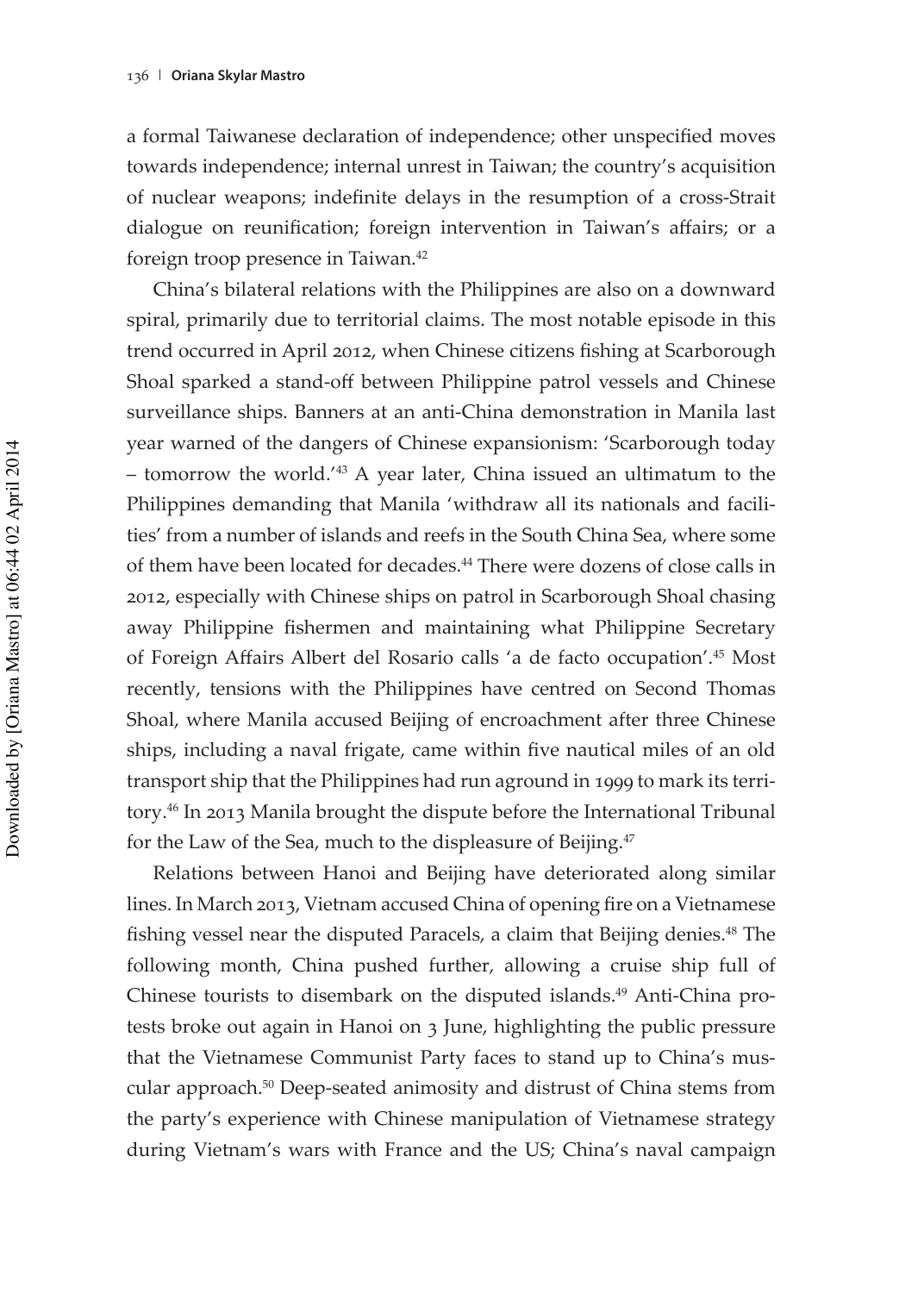against Vietnam in 1974, which allowed Beijing to consolidate its control over the Spratlys; and China's ground invasion of Vietnam in 1979. Despite international criticism, Beijing has only doubled down on its strategy of conducting a coordinated and deliberate campaign of coercive diplomacy in the South China Sea.<sup>51</sup>

Heightened economic interdependence has also failed to dampen the historical rivalry between China and India. The underlying cause is a dispute along the Sino-Indian border, which is divided into eastern, middle and western sectors. Both countries claim Aksai Chin in the western sector, which China considers to be part of Xinjiang and India part of Ladakh. In the east,

India accepts the McMahon Line as its legal border and refers to the disputed territory as Arunachal Pradesh.<sup>52</sup> China disputes the legal status of the McMahon Line *Manila accused* and claims the territory as part of Tibet. In the middle sector, the countries contend various areas.<sup>53</sup> They blame one another for the escalation of hostilities that led to a 30-day war in 1962.

Beijing of encroachment

Since that conflict, brief incursions by both sides have been common occurrences. The most recent such incident, in which Chinese military forces allegedly camped 19 kilometres inside the Line of Actual Control in Ladakh, was disconcerting largely because it is thought to have lasted for three weeks.<sup>54</sup> China denies the incursion, although if it did occur, it is possible that Beijing felt provoked: India has been 'thickening' its presence in the border areas of Aksai Chin and Arunachal Pradesh by increasing personnel, equipment and infrastructure there.<sup>55</sup> Ties continued to fray as the countries argued over China's construction of dams on Tibetan rivers that flow into India and visits by Indian officials to border provinces that China claims.<sup>56</sup> New Delhi has also watched warily as Beijing has built military infrastructure and road and railway networks near the border in Tibet, which could be used to launch another war against India. Beijing sees itself as the victim in such disputes, viewing New Delhi's support for the Dalai Lama and the Tibetan government in exile as a way of containing and harassing China. Growing economic ties have not led either side to stop building infrastructure or increasing military deployments along the border and, even after 50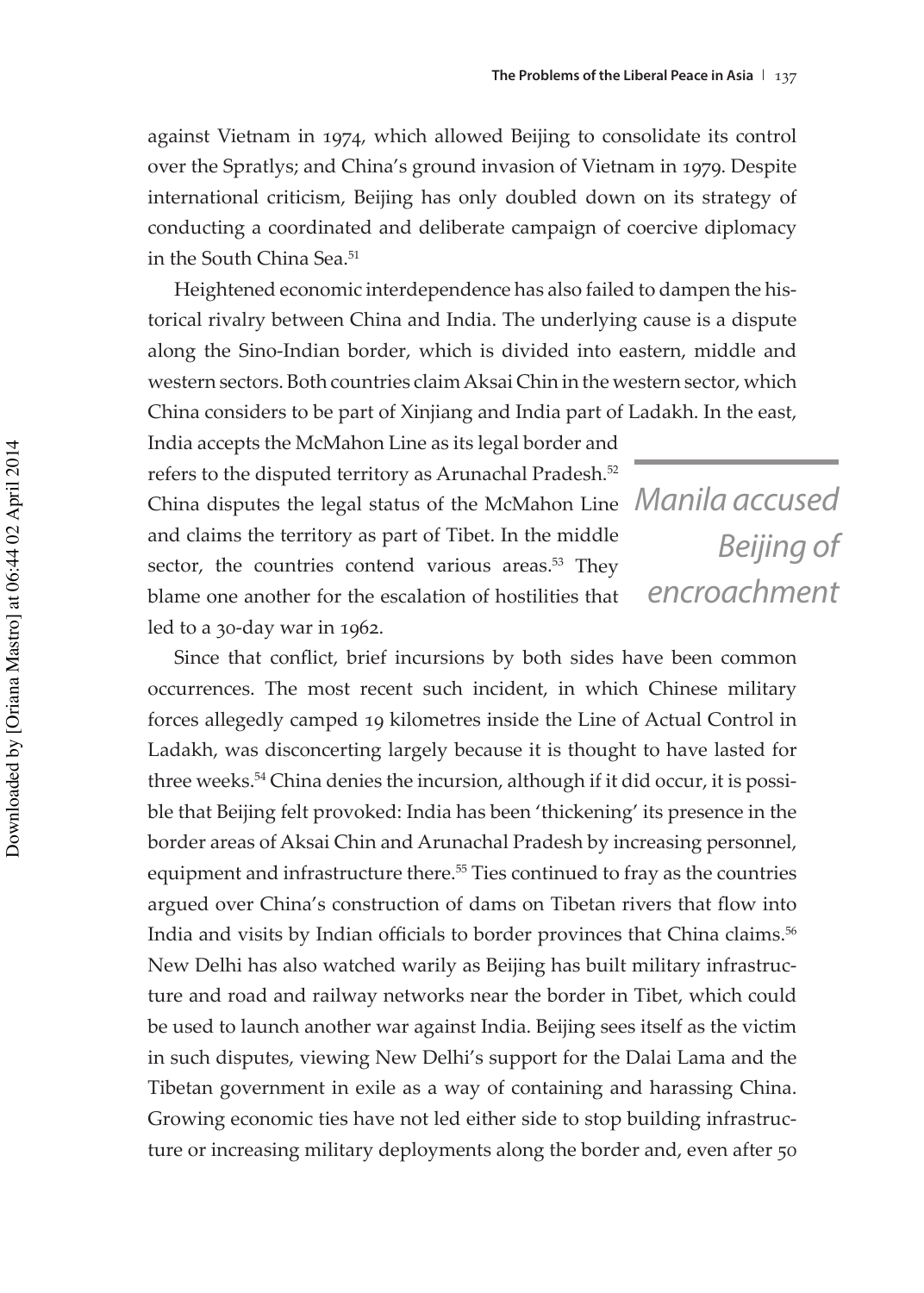rounds of talks and three major bilateral agreements, Sino-Indian negotiations over the border dispute remain dogged by suspicion and tension.<sup>57</sup>

While China's strained relations with Japan, India, Vietnam and the Philippines are due primarily to historical animosities - unimproved by economic integration – its deteriorating relationship with the US is the result of strategic rivalry. Elements of the competition between Washington and Beijing have begun to dominate the relationship. Although there are many areas of mutual interest and opportunities for cooperation, the two sides face a fundamental clash of interests: China wants its rival to disengage militarily from Asia, but the US has shown its determination to stay by announcing a 'rebalance' to the region. The purpose of rebalancing may be to enhance stability in Asia by reassuring China's neighbours of Washington's continued commitment to the region, but Beijing sees this policy as the epitome of destabilisation.<sup>58</sup> A decade ago, Beijing saw some benefits to the US presence, such as dampening the remilitarisation of Japan, but recent People's Liberation Army White Papers portray the American presence, alongside America's alliance system in Asia, as detrimental to the rise of China.<sup>59</sup> As US-China competition grows, issues involving third parties such as Japan, India or the Philippines will become more contentious. A dominant view among Chinese strategists is that the US encourages regional actors to confront Beijing, and that disputes between China and other regional actors are in Washington's interest. In America, on the other hand, there is a consensus that the recent source of instability has been China's provocative behaviour, which could indicate that it will seek to challenge the US-led world order.

#### **Economic loss versus political cost**

All else being equal, trade interdependence creates a shared interest in peace and stability. One could argue that economic liberalism has stabilised Asia, given that Asian countries have not recently fought a war, despite spiralling disagreements. Tensions and the frequency of military encounters continue to rise, however, calling into question whether economic ties can override historical animosity, nationalism and strategic rivalry, which will make any crisis difficult to manage, contain and de-escalate.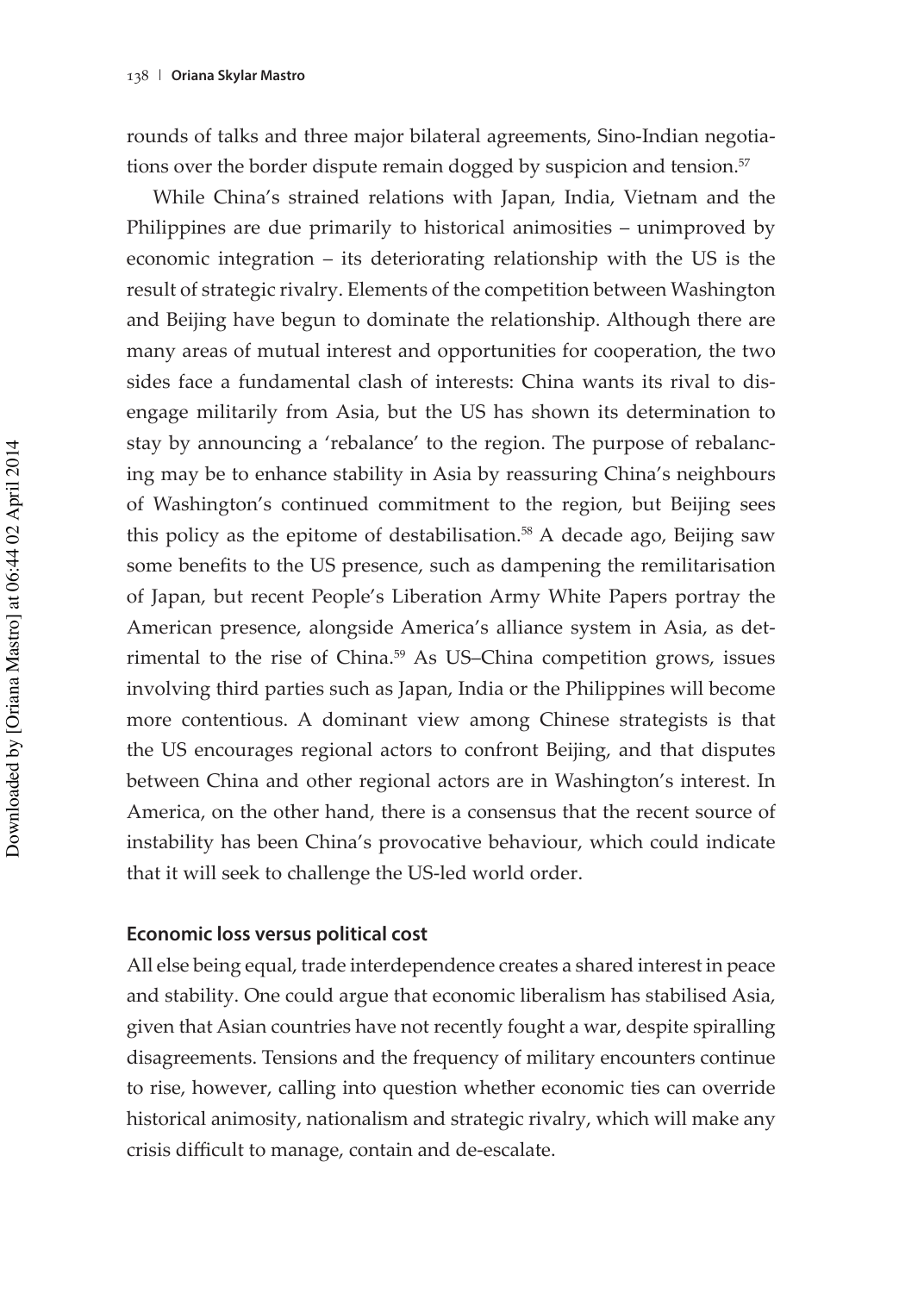According to the tenets of economic liberalism, trade dependency increases the costs of war between two states because it forces them to forgo the benefits of such commerce. Increased trade therefore encourages both sides to avoid a conflict. This argument assumes that societies receive salient economic gains from trade, that conflict among states disrupts trade and that the calculations of decision-makers are rational and based on these factors.<sup>60</sup> If the resulting 'capitalist peace' does not hold, it may be because leaders believe that any economic costs would be temporary and limited.<sup>61</sup> The greatest problem for the capitalist peace in Asia is that leaders often calculate that the loss of economic benefits from disrupted trade is dwarfed by the political costs that they would face for failing to stand up to perceived threats to national security. The real threats to the capitalist peace are the countervailing pressures of nationalism and resentment, and the imperatives of strategic rivalry. Although nationalism is not inherently destructive, the animosities of the 1930s and 1940s are often invoked emotively, spurring extremely nationalistic demonstrations – a problem aggravated by biased textbooks and government policies.<sup>62</sup> Asian countries' history and nationalism have sensitised their leaders and publics to the importance of national sovereignty and integrity. And following years of heightened tensions, regional defence policies and statements suggest that leaders are not prepared to bear the political cost of inaction in the face of territorial disputes or perceived security threats.

Asian leaders do not seem to be preparing for peace, but are instead spending more than ever on their militaries.<sup>63</sup> Driven by both booming economies and increased uncertainty about the future security environment – caused by Chinese military modernisation, provocative actions by Beijing and lingering doubt about US staying power - Asian countries spent a total of \$321.8bn on defence in 2013.<sup>64</sup> Defence spending in Asia exceeded that in Europe (including European states that are not members of NATO) for the first time in 2012.<sup>65</sup> Furthermore, during 2008-12, Asia and Oceania accounted for 47% of global imports of major conventional weapons, with India, South Korea and Singapore among the top importers of such arms worldwide (first, fourth and fifth respectively).<sup>66</sup>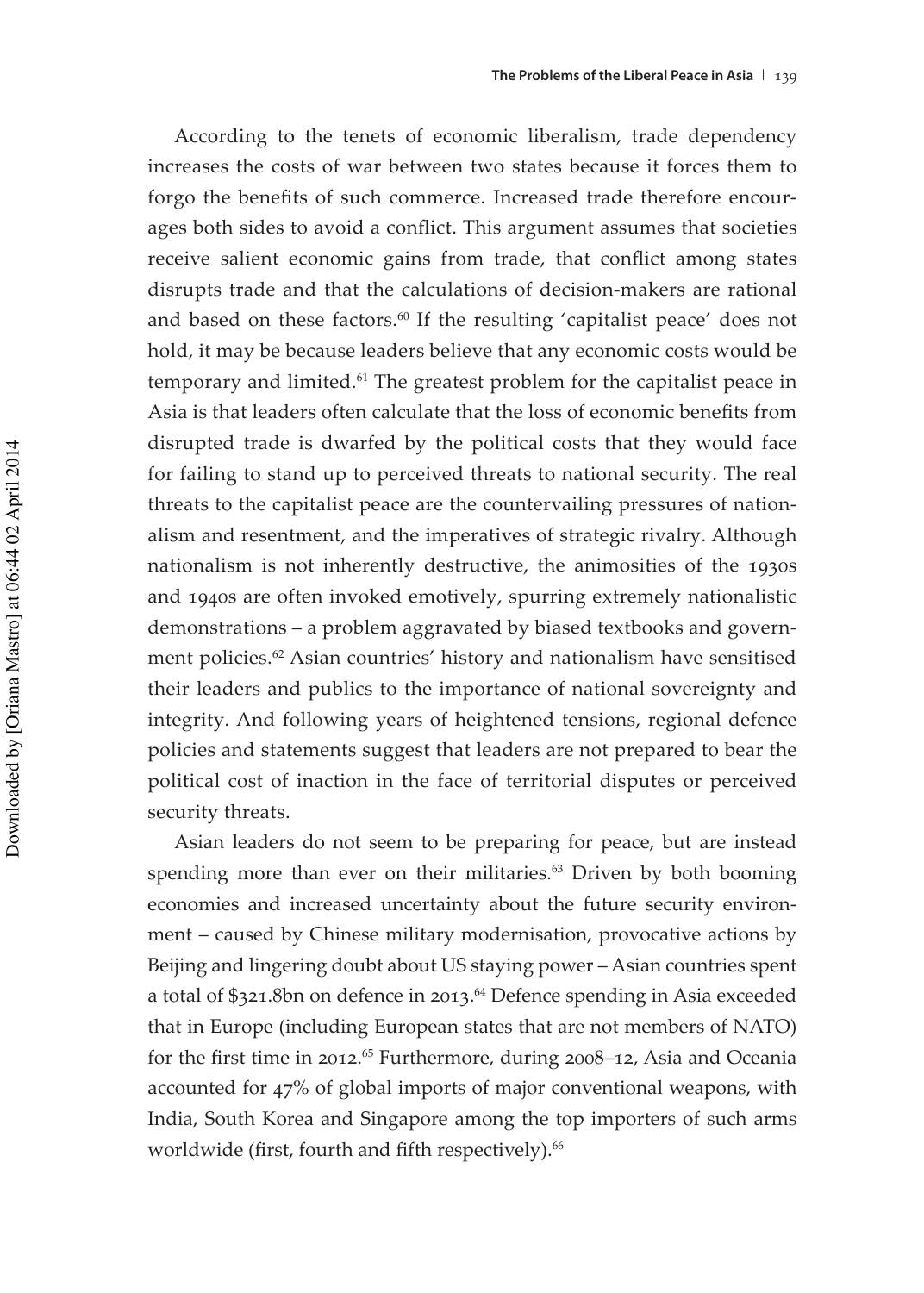

Figure 1: **Planned Global Defence Expenditure by Region 2013†**

The Asia-Pacific will be responsible for 26%, or almost \$200bn, of global naval and maritime security builds in the next 20 years, including six aircraft carriers, 128 amphibious ships, 21 auxiliary ships, 12 corvettes, two cruisers, 42 destroyers, 235 fast attack craft, 115 frigates, 34 mine countermeasures, 82 offshore patrol vessels, 255 patrol craft and 116 submarines.<sup>67</sup> India has been the largest importer of conventional weapons for the past five years and has more active-duty military personnel than any other Asian country, apart from China. India's defence budget rose to \$36.3bn in 2013 and the country is projected to become the fourth-largest spender worldwide by 2020, overtaking Japan, France and Britain.<sup>68</sup> China has had a nearly unbroken run of double-digit annual increases in military spending over the past two decades; last year, its budget grew by 8.7% to approximately \$112bn.<sup>69</sup> Even South Korea boosted its defence budget by more than 60% between 2000 and 2011, from \$17.1bn to \$29bn.<sup>70</sup> Figure 1 shows Asia's planned defence expenditure in relation to other regions.

There are a number of reasons for Asian countries' recent acceleration and expansion of their military-modernisation programmes, but the most decisive factors are strategic considerations related to changes in the regional security environment.<sup>71</sup> Most Asian states only started this process in earnest during the past few years, and have generally focused on capabilities specifically designed to counter increased Chinese assertiveness,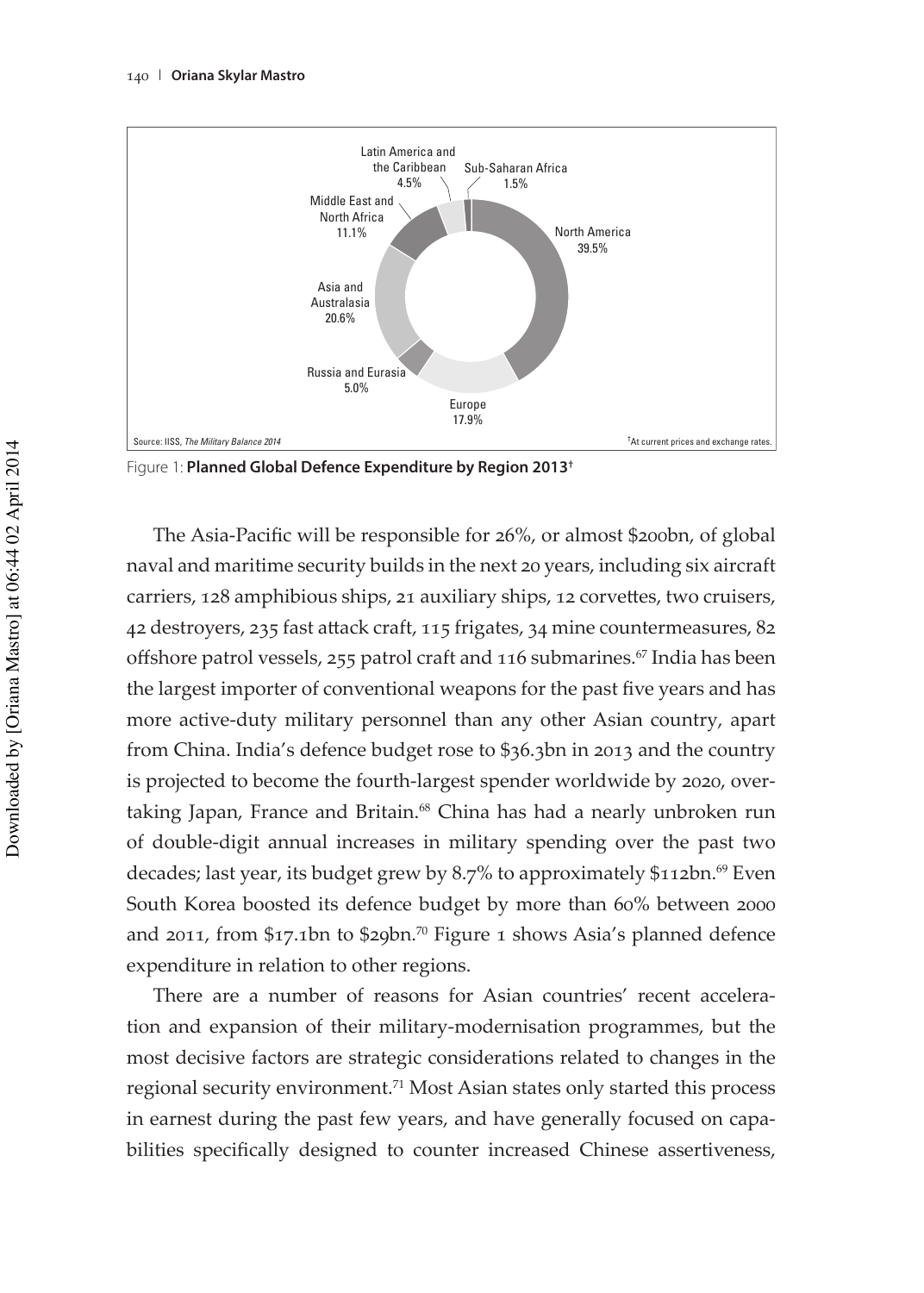especially in territorial disputes. Vietnam reached out to Russia to acquire new, sophisticated air-defence systems and Su-30MK2 fighters, and to order six *Kilo*-class submarines.<sup>72</sup> The Philippines has undergone the most remarkable transformation: having allowed parts of its external defence forces to almost disappear, the country has engaged in a serious arms build-up. In 2011 Manila procured two retired American cutters and purchased ten small patrol boats from Japan. In 2013 the Philippines began negotiations for a dozen South Korean fighters and is considering procuring two Italian guided-missile destroyers.<sup>73</sup> Japan has increased its defence spending for the first time in 11 years, and Prime Minister Shinzo Abe has openly claimed that the impetus for the change was concern about Chinese coercion and intimidation.74

This arms build-up is potentially destabilising because it creates incentives for states to pre-emptively seize disputed territory and natural resources before the other side has the capability or opportunity to respond.<sup>75</sup> Even if the build-up does not accidentally spiral into armed conflict, the intentions expressed by Asian leaders risk wars by design. Many such figures have explicitly stated that they are willing to defend their territorial claims even at a high economic cost. During a 2011 confrontation between a Chinese vessel and a Vietnamese oil-exploration ship, Vietnamese President Nguyen Minh Triet declared that his country was 'ready to sacrifice everything to protect our homeland, our sea and island sovereignty'.<sup>76</sup> After an alleged Chinese incursion into his country, Indian Defence Minister A.K. Antony asserted that 'there is no question of India ceding to China any part of Indian territory' and that all steps were being taken to safeguard national security.<sup>77</sup> Although some of this could be purely rhetorical, public threats and promises are meaningful because there are domestic and international repercussions for leaders who go against their word.<sup>78</sup>

Tokyo and Manila are even more expressive about their willingness to uphold territorial claims, no matter the cost. On many occasions, Abe has vowed publicly that he will 'never make concessions' over the sovereignty of the Diaoyus/Senkakus and will defend Japanese territory 'at all costs'.<sup>79</sup> Abe has also warned that Beijing's fuelling of anti-Japanese sentiment is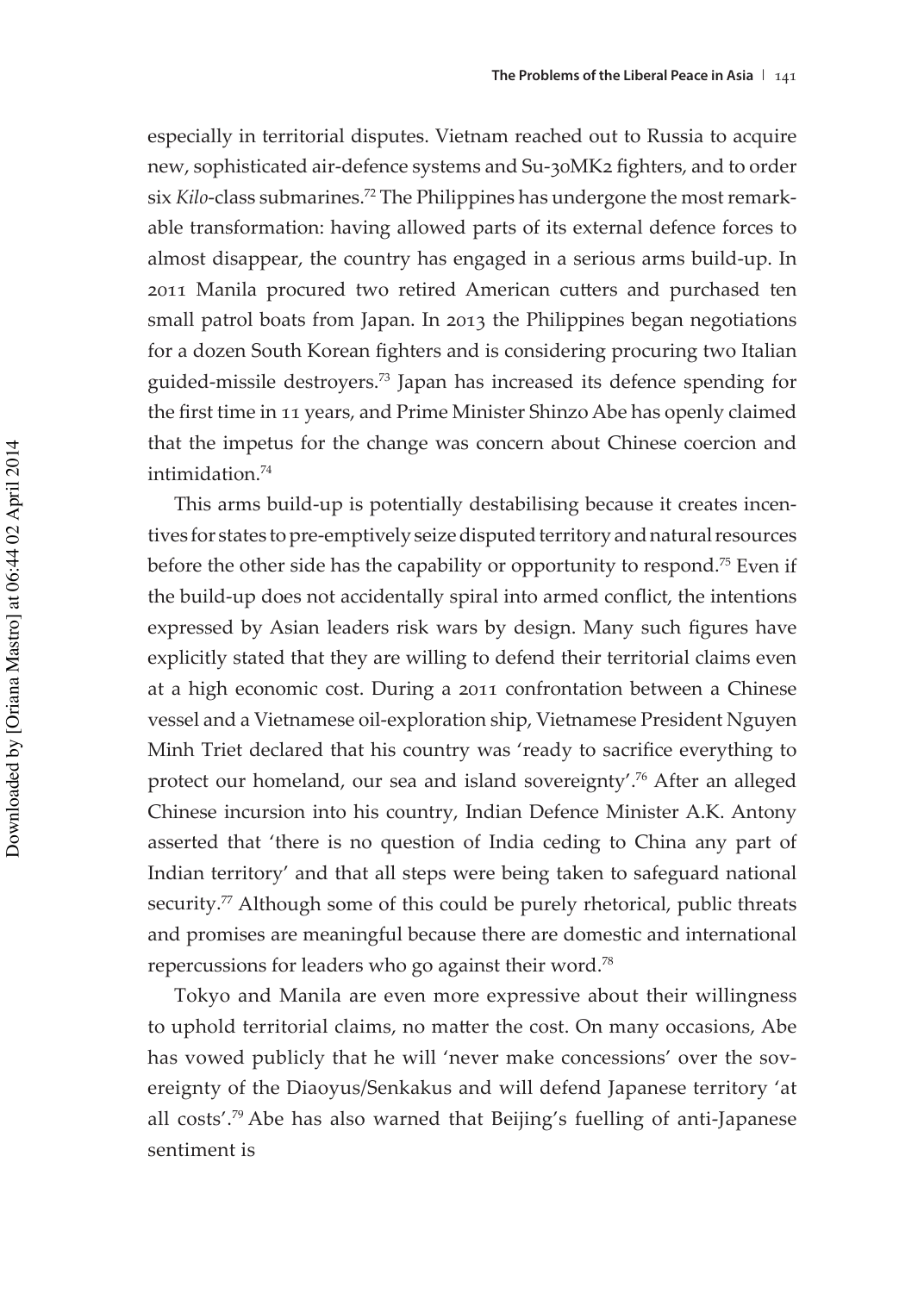undermining [its] friendly relationship with Japan and having an adverse effect on its economic growth ... Such behavior is going to have an effect on their economic activity at the end of the day, because it will lead to losing the confidence of the international community which will result in less investments in China.<sup>80</sup>

In his second state-of-the-nation address, Philippine President Benigno Aquino III warned that 'we do not wish to increase tensions with anyone, but we must let the world know that we are ready to protect what is ours.<sup>'81</sup> In May 2012, during the Scarborough stand-off, del Rosario called on business leaders to 'take a position of patriotism that what is ours is ours and we will stand for it  $\dots$  It is possible that everyone will need to make a sacrifice.<sup> $\frac{82}{2}$ </sup> Although Manila and Beijing agreed to boost bilateral trade to \$60bn by 2016, the Aquino administration now appears unlikely to sacrifice territorial claims for its economic relationship with China.<sup>83</sup>

Beijing has also made nationalistic and unwavering statements about territorial issues, often combined with threats of economic punishment. In his first foreign-policy speech as leader of both the ruling Chinese Communist Party and the armed forces, Xi declared that China will 'never give up' its core territorial and security interests.<sup>84</sup> Xinhua news agency reported that 'the Japanese government also should not expect that the Chinese government will step back. The Chinese government ... will not exchange for peace at the cost of national security and sovereignty.<sup>785</sup> Former Chinese premier Wen Jiabao set the tone for such arguments by stating, in reference to the East China Sea dispute, that 'the Chinese government and people will not yield an inch.'<sup>86</sup> The Chinese Ministry of Commerce warned that Japan's actions 'will undoubtedly hurt the development of Sino-Japanese economic and trade relations'.<sup>87</sup> In response to increased tension with Vietnam, a major-general in the Chinese army warned that 'China loves peace; however, we are never frightened by the threat of the use of violence. The time when the Chinese people succumbed to shells and bullets is long gone.'<sup>88</sup> Beijing warned Manila during the Scarborough stand-off that the 'Huangyan Island/Scarborough Shoal issue may be a small political one, but may hinder trade relations between [the] Philippines and China'.<sup>89</sup>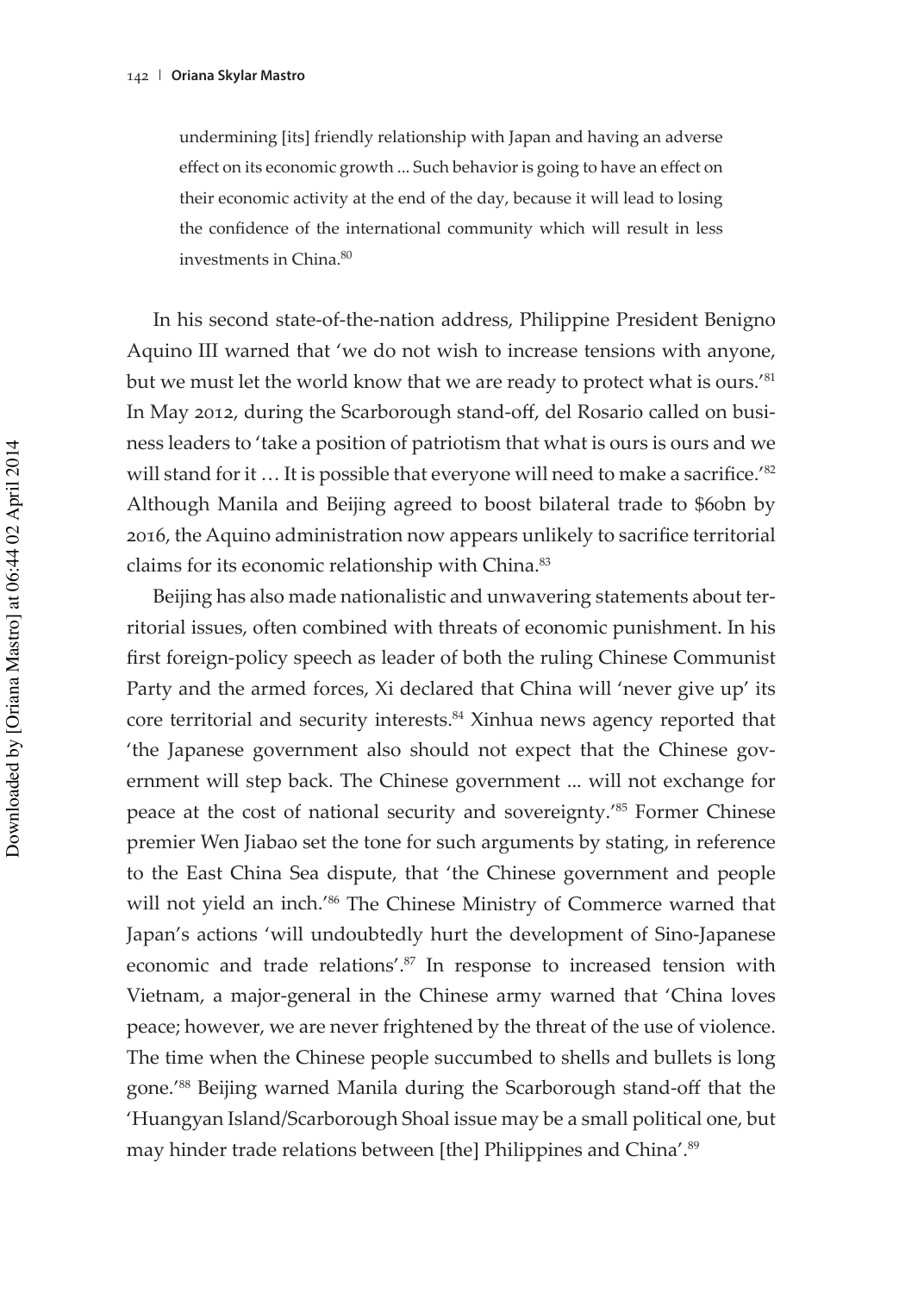The regional security situation is likely to deteriorate further as nationalism increasingly drives Beijing's foreign policy with the advent of Xi's 'Chinese dream', which calls for the revival of the Chinese nation after an era of colonial subjugation. Although nebulous, one of the concept's clear aims is for China to occupy what it considers to be its rightful place in the world: that of a great power.<sup>90</sup> Given China's long-standing sense of victimhood at the hands of its neighbours, the promotion of the Chinese dream could fuel historical animosities to the point of explosion.<sup>91</sup> Beijing's coercive diplomacy is already propped up by the support of the people; according to an online survey by the Global Times, which is affiliated with the People's Daily, 83% of about 23,000 respondents cited military power as a way to resolve the territorial dispute in the South China Sea.<sup>92</sup> During China's skirmishes with, and provocations of, Japan, Chinese microbloggers demanded that Beijing teach Tokyo a humiliating lesson.<sup>93</sup>

#### **Will the public support a war?**

Although the economic downsides of war have not inspired Asian leaders to back down on territorial disputes, there is hope that goodwill between the people of Asia will minimise domestic support for a limited conflict. One of the arguments for economic interdependence as a guarantee of peace is that trade leads to increased interaction between people, which dissolves stereotypes and engenders trust and understanding, while weakening public support for war.<sup>94</sup>

Interpersonal exchanges among the main Asian players have indeed increased. In 1994, 78% of Japanese students choosing to study abroad went to a US college; by 2007, the figure had shrunk to 46%. During the same period, the proportion of those heading for Chinese universities rose from  $9\%$  to 24%, amounting to an increase of more than 18,000 students.<sup>95</sup> By the end of 2011, more than 1.4m Chinese students were studying abroad, an average increase of 23% for three years in a row. The number of foreign students going to China to study also increased by an average of 10.8% for two years, totalling 290,000 in 2011.<sup>96</sup> Between 2001 and 2011, the number of American students studying in Asia doubled to 45,000, with the greatest number going to China, followed by Australia, India and Japan.<sup>97</sup> In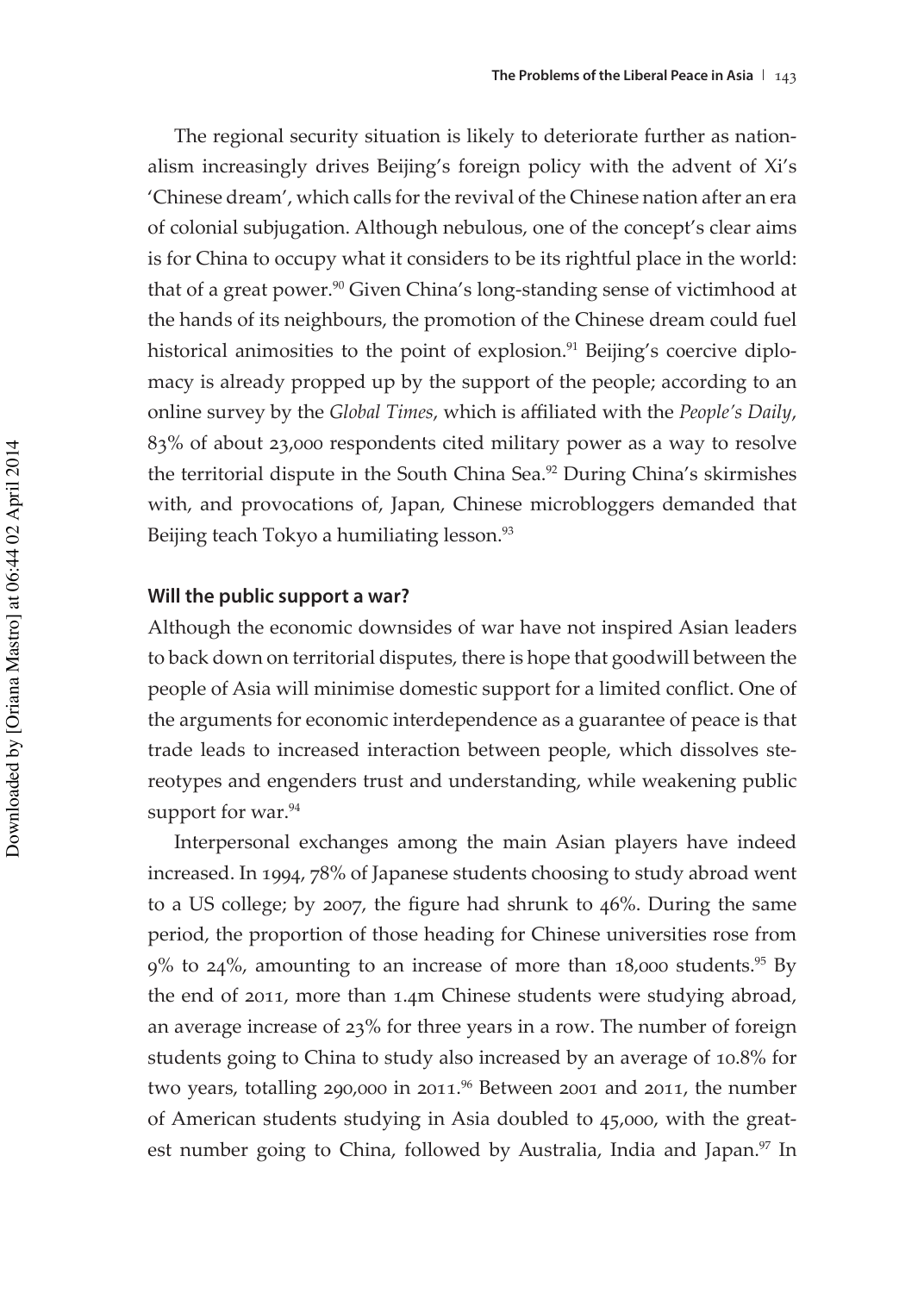November 2009, an agreement was made to send 100,000 US students to China and 10,000 Chinese PhD students to the US.<sup>98</sup>

Immigration and tourism are also on the rise. US immigrants are increasingly likely to come from Asia. In 2011 the combined total of legal immigrants from China and India was larger than that from Mexico.<sup>99</sup> There is greater interaction through tourism as well, which has performed the best in terms of the Asian Development Bank's integration indicators.<sup>100</sup> The first direct flight from Taipei to Beijing in 60 years took off in March 2008; Taiwan now has air links with more Chinese cities than does Hong Kong.<sup>101</sup> In 2008, before the ECFA, 300,000 Chinese visited Taiwan; in 2012 an estimated 2.3m visited, an amount almost equal to the population of Taipei.<sup>102</sup> Chinese tourism to the Philippines is also on the rise, with 288,000 Chinese citizens visiting the country in the first eight months of  $2013$ , a  $61\%$  increase from the same period in 2012.<sup>103</sup> Vietnam's largest source of tourists is China, with 1.5m people travelling to Vietnam from there in 2012.<sup>104</sup>

But as interpersonal ties increase, perceptions in China of its main economic partners (and vice versa) have only deteriorated.<sup>105</sup> In 2002, 55% of Japanese had a favourable view of China; this number plummeted to 5% in 2013, with 96% responding that China's growing military might was bad for Japan, according to a Pew Research Center poll. Although nearly half of Filipinos hold a favourable view of China, this number also represents a fall-off in positive sentiment since 2002.<sup>106</sup> According to the Lowy Institute, 60% of Indians believe that China is a major threat; only Pakistanis score higher in this category.<sup>107</sup> In Taiwan, according to a March 2013 Mainland Affairs Council poll, 51.9% of people believed that China felt hostility towards their government, a slight increase in negativity.<sup>108</sup> According to the Pew Research Global Attitudes Project, in 2012 only 39% of Chinese said that they believed that Beijing's relationship with the US was one of cooperation, a sharp drop from the 68% who said so two years earlier. On the other hand, 26% of Chinese said that relations with the US were hostile, a jump of 18% since 2010, with the rest of the public not offering an alternative assessment.<sup>109</sup> Perceptions of China in the US were no more positive. In a 2012 poll, 52% of Americans viewed China's potential emergence as a world power as a major threat to the US.<sup>110</sup> Not only did economic ties fail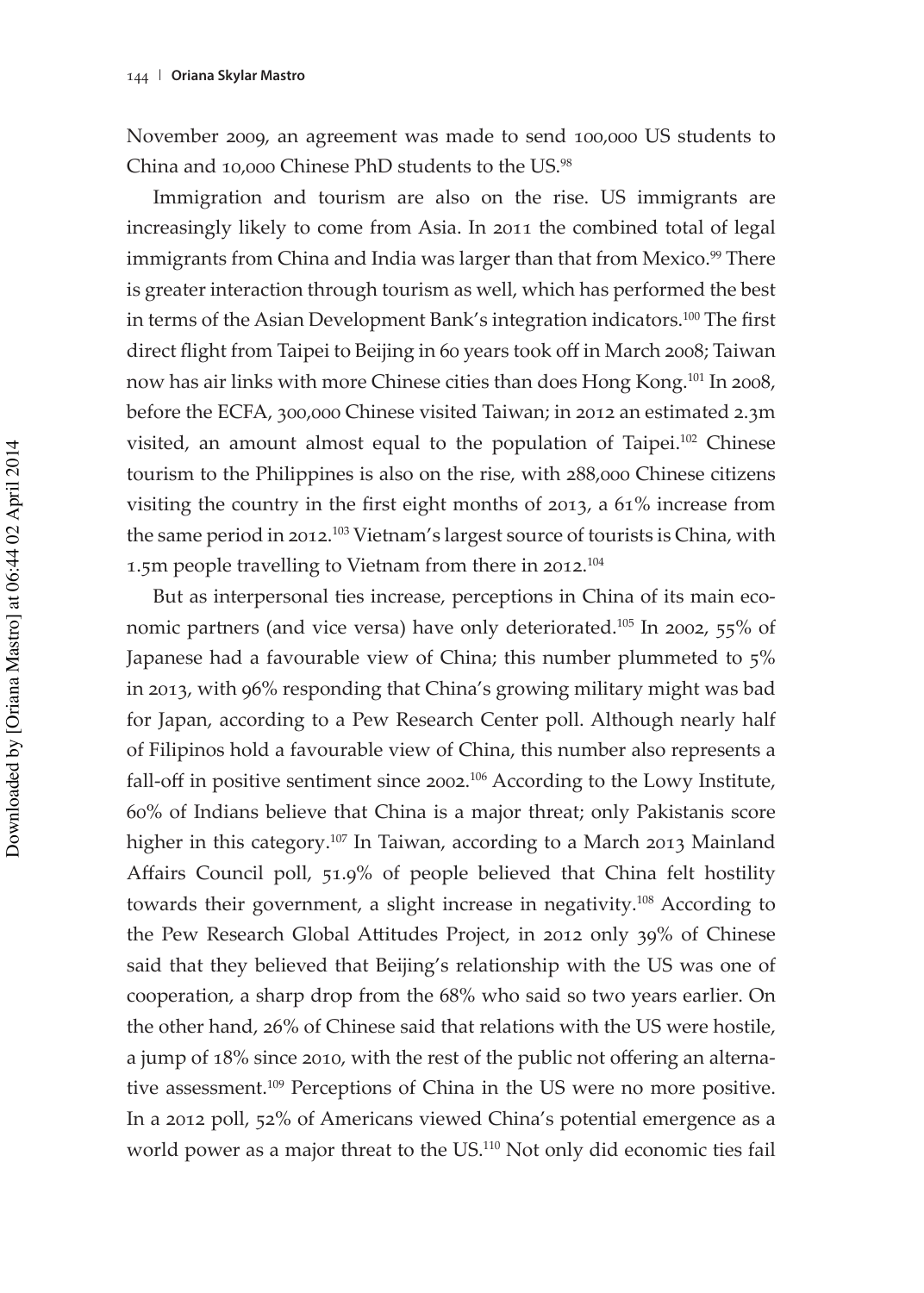to create trust, they bred resentment and suspicion. Americans were clearly concerned about Beijing's growing economic strength, responding that, in dealing with China, being tough on economic issues was a very important priority for the US.111

The perception that Beijing's economic practices are unfair and include strategies such as economic coercion explains the failure of interpersonal ties to create peace dividends. The widely held belief that China engages in inequitable state-subsidised competition with local manufacturers and therefore benefits more than its trading partners causes serious friction.<sup>112</sup> Despite the advantages of a massive increase in trade, the American public

focuses on its negative consequences, with 71% pointing to the loss of US jobs to China and 61% to America's trade deficit with its rival as serious concerns.<sup>113</sup> China's alleged cyber espionage in the commercial sphere, blatant disregard of intellectual property rights and alleged currency manipulation only add fuel to the fire. Such negative perceptions abound in Australia, India, Indonesia, Japan, Malaysia and South Korea, all of which count China as the largest source of imports.<sup>114</sup>

Economic ties have bred resentment and suspicion

In India, the public increasingly believes that China is benefitting more from the countries' increasing trade. The value of India's exports to China is only one-third of those moving in the opposite direction.<sup>115</sup> As a result, India has a trade deficit with China of \$40bn, up from \$1bn in 2002. Indian leaders blame China for this, contending that Beijing has erected market barriers in the areas where India has the strongest competitive advantage, such as pharmaceuticals and information technology.<sup>116</sup> In general, bilateral or regional trade pacts allow the strong to impose their will on the weak more than multilateral arrangements do, creating resentment.<sup>117</sup> Increased economic ties have generated trade dependencies which, coupled with concerns about Chinese coercion, have chipped away at any trust and mutual understanding created by greater interpersonal engagement. In America, 78% of the public believes that the large amount of US debt held by China is a very serious problem, most likely because of suspicion concerning Chinese intentions.118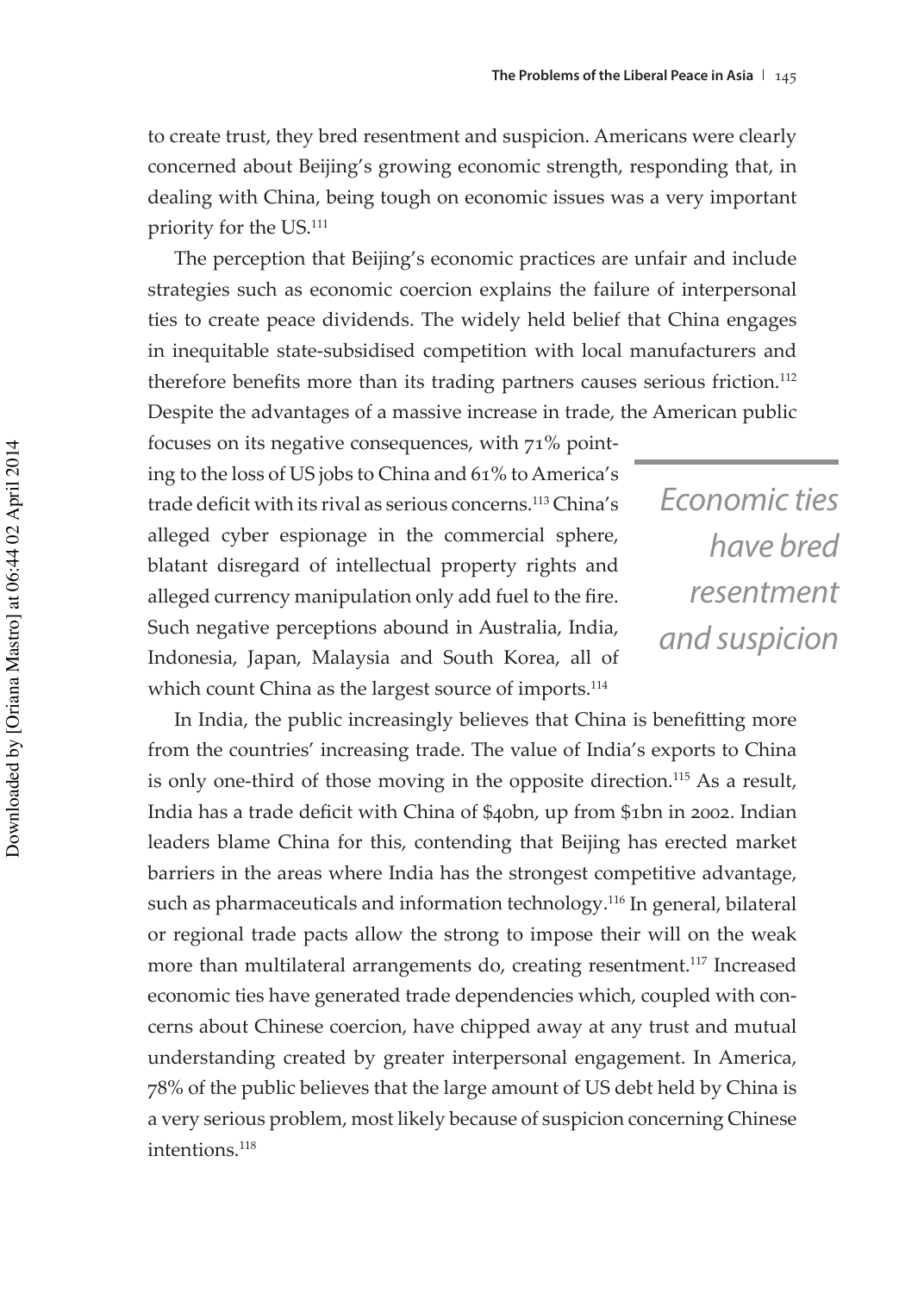These concerns are not unfounded. The dangers of asymmetric dependency have been hinted at by official and semi-official statements, such as the Chinese foreign minister's assertion in 2010 that 'China is a big country and other countries are small countries and that is just a fact.'<sup>119</sup> Beijing has used trade as a weapon to force countries to alter their policies, most notably when it blocked exports of rare-earth minerals to Japan in September 2010, in response to the country's detainment of a Chinese fishing crew. Since 2011, China has also used its economic leverage to influence Cambodia's chairing of the Association of Southeast Asian Nations, pressure the Philippines during the Scarborough Shoal stand-off and punish Norway for awarding the Nobel Peace Prize to Liu Xiaobo, a prominent human-rights activist who has called for political reforms in China. A recent study found that when Beijing is angered by another country arranging formal meetings with the Dalai Lama, that nation's exports to China will fall by 8.1% or 16.9% (depending on the method of measurement) and will remain depressed for two years.<sup>120</sup>

#### **Strengthening stability**

Globalisation and free trade have many positive effects: they have not only lifted hundreds of millions out of poverty but can also impose caution during peacetime and encourage the de-escalation of crises. However, economic ties do not guarantee peace, especially in current circumstances. Although economic interdependence and interpersonal ties have grown rapidly, they have struggled to bolster stability because of a concurrent inflammation of underlying destabilising factors, including historical animosity, nationalism and strategic rivalry. Deep economic integration may help to ameliorate security disputes in some contexts, but in Asia's acute territorial disagreements, especially those involving China, close economic ties have sometimes exacerbated mutual distrust and resentment. Recent interactions between China and regional actors such as the US, Japan, India, the Philippines and Vietnam suggest that there are circumstances in which each country would be willing to accept economic losses for strategic purposes. These countries most likely believe that such losses would be limited and temporary, and that their people would support action that protects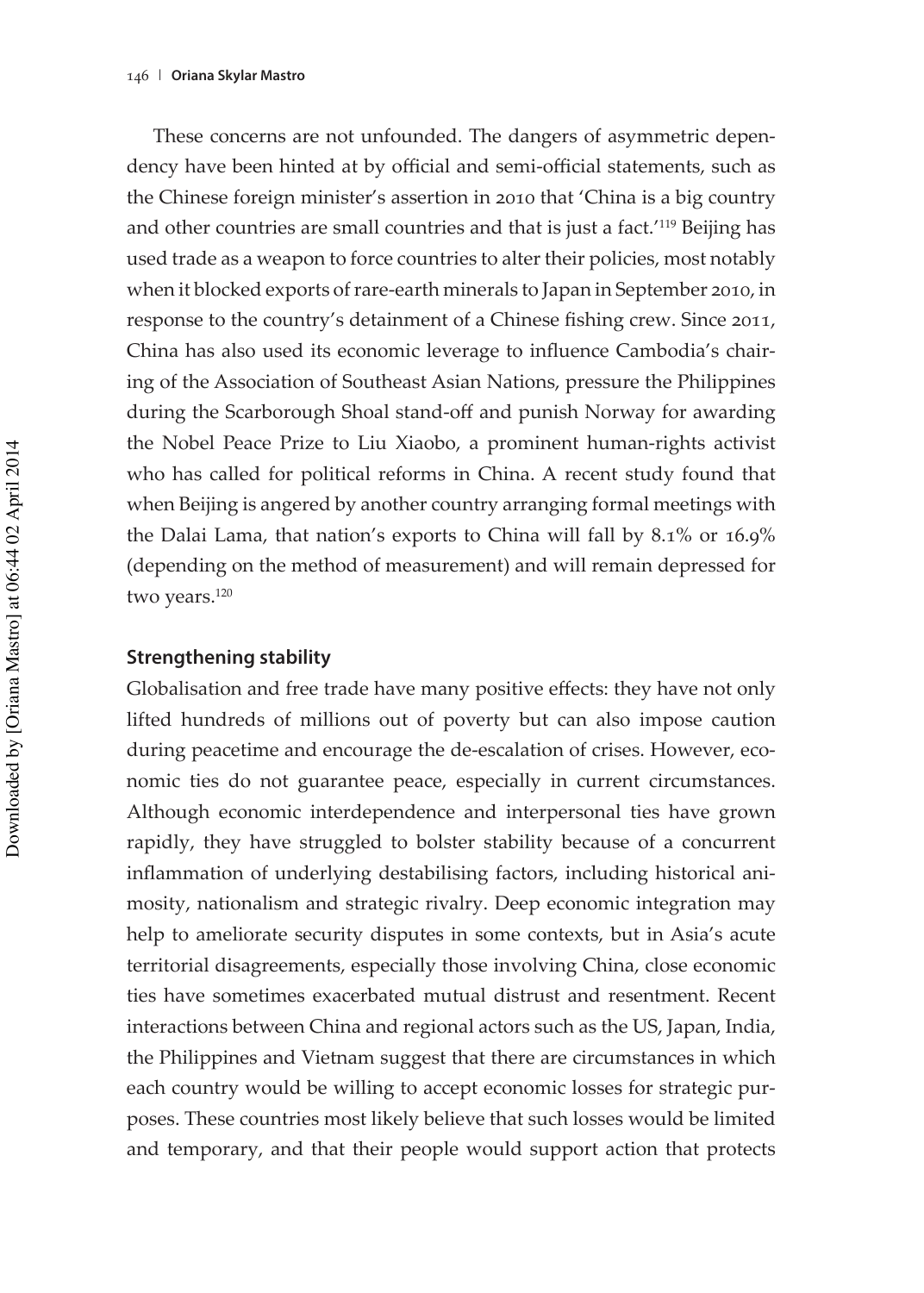territorial and security interests, especially because they would expect some privation in wartime.

Although Washington does not have any direct stake in Asia's territorial disputes, the US could be drawn into military confrontations involving its allies and partners, such as Japan, the Philippines and Taiwan. More generally, the US could conceivably be compelled to act even if American allies are not involved, to maintain the peace and stability in Asia so critical to its national interests.<sup>121</sup>

Although they would not guarantee peace, there are four ways in which the US could strengthen the hand of economic liberalism in the face of the countervailing trends of nationalism, strategic rivalry and resentment. These are not comprehensive recommendations for a grand strategy but targeted approaches to better realise economic integration's full potential as a stabilising force.

The first recommendation is that the US take war planning seriously. Many argue that such preparation is unnecessary or even dangerous, given that economic ties should make war unthinkable.<sup>122</sup> Specific plans, however, would enhance deterrence. Only through war planning can countries get a more accurate sense of not only the costs of conflict, but also of the potential, limited benefits. Participants never leave a war game believing the conflict to be less costly and easier to fight than expected. Such planning allows the armed services to prepare specific response options for the president in case there is a need to react to provocation in a timely and credible manner. Along these lines, sustaining a US forward-deployed military presence and continuing military exercises and military-to-military exchanges, including those with allies and partner states in Asia, are critical to raising the perceived costs of armed conflict.<sup>123</sup>

However, the current economic environment in the US threatens these key components of deterrence. The Pacific Air Forces are cutting back on exercises, normally a key signal of American resolve to operate in the Asian theatre, because of sequestration. They have completely pulled out of exercises Balikatan in the Philippines and Commando Sling in Singapore, and are scaling back participation in *Cope Tiger* with Thailand, *Talisman Saber* with Australia, the Pacific Airlift Rally with Cambodia and the Langkawi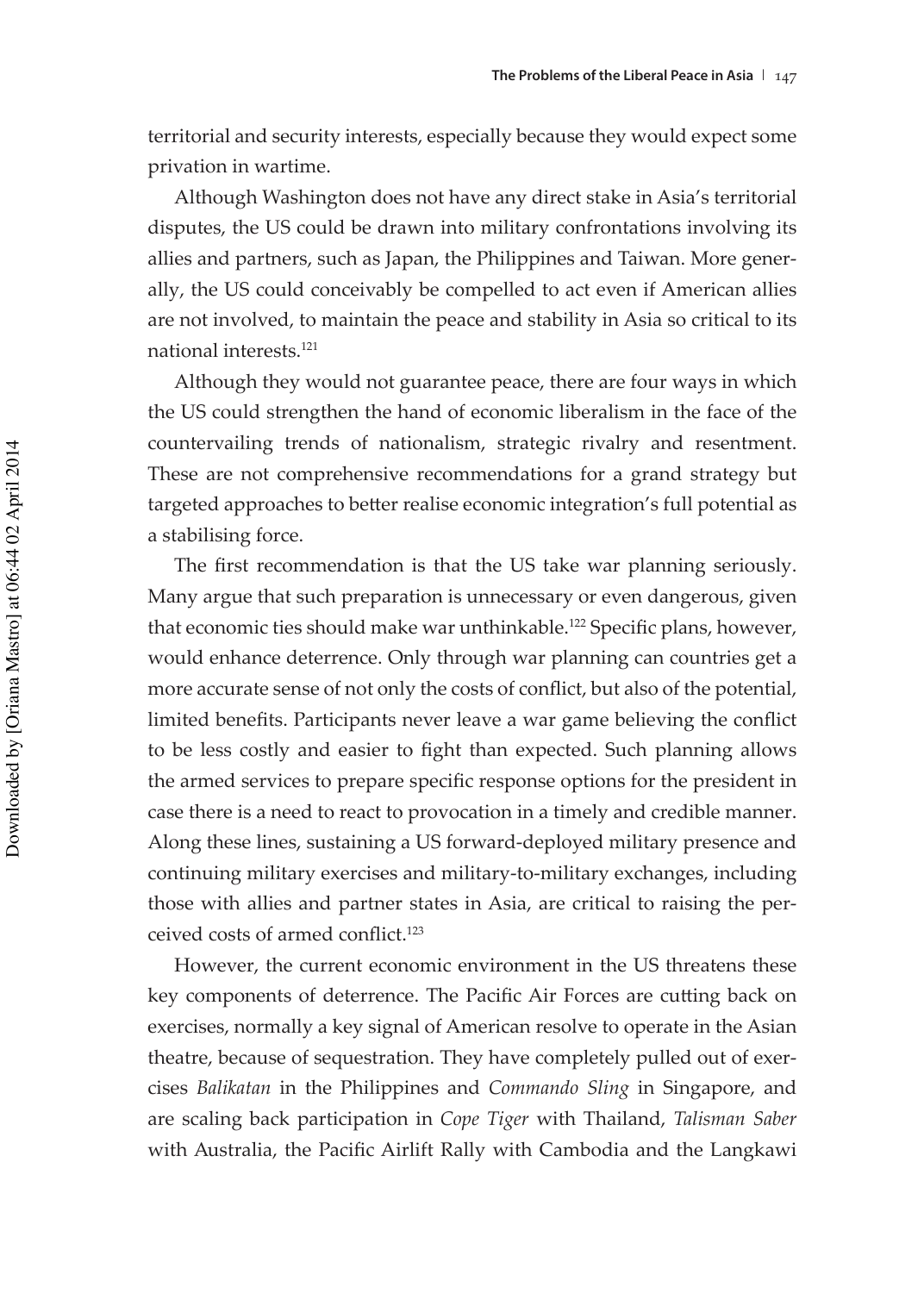International Maritime and Aerospace Exhibition in Malaysia. Red Flag *Alaska* has also been cancelled. Budget cuts may compel the US Air Force to reduce other visible aspects of its operations, such as flying hours and scrambling against aircraft.<sup>124</sup>

The second recommendation is that Washington focus on the economic dimension of the rebalance. Asian countries believe that the US is rapidly losing the economic upper hand to China. In a recent poll, 61.4% of South Koreans said that America currently exerts the greatest amount of global economic influence, with only 25.4% choosing China. However, 60.4% stated that in the future their positions would reverse, with only  $23.9\%$ saying that the US would retain its primacy.<sup>125</sup> The power of the economic calculus to influence foreign policy and security decisions has rightly compelled the Obama administration to position economic statecraft as a pillar of the rebalance.<sup>126</sup> Economic power lies at the heart of US influence in Asia but has unfortunately taken a back seat to military and diplomatic concerns. Increased trade between Asian countries and the US will weaken China's economic leverage and may make it less likely to engage in coercion in this area, if it proves to be an ineffective tool.

The third recommendation is that Washington publicly condemn Chinese economic coercion. Both China's neighbours and the US may be able to affect Beijing's strategic calculations with respect to coercive diplomacy by extensively publicising all incidences of such coercion. China tends to avoid public comment on private dialogues and prefers to engage countries bilaterally. If Chinese economic coercion becomes a high-profile international issue, Beijing will be less likely to wantonly apply these tactics. As fear of such coercion decreases, public perception of China could improve, dampening the pressures of nationalism.

The final recommendation is that the US continue to push for fair and free economic practices. If economic freedom creates peace dividends, as political scientist Erik Gartzke argues it does, the Asia-Pacific's future is bright. The economies of many Asian countries are ranked among the most free in the world, although China is not among these.<sup>127</sup> Moreover, perceptions of unfair Chinese trade practices are the main driver of increased resentment, as is seen in opinion polls, despite growing interpersonal ties. Discussion of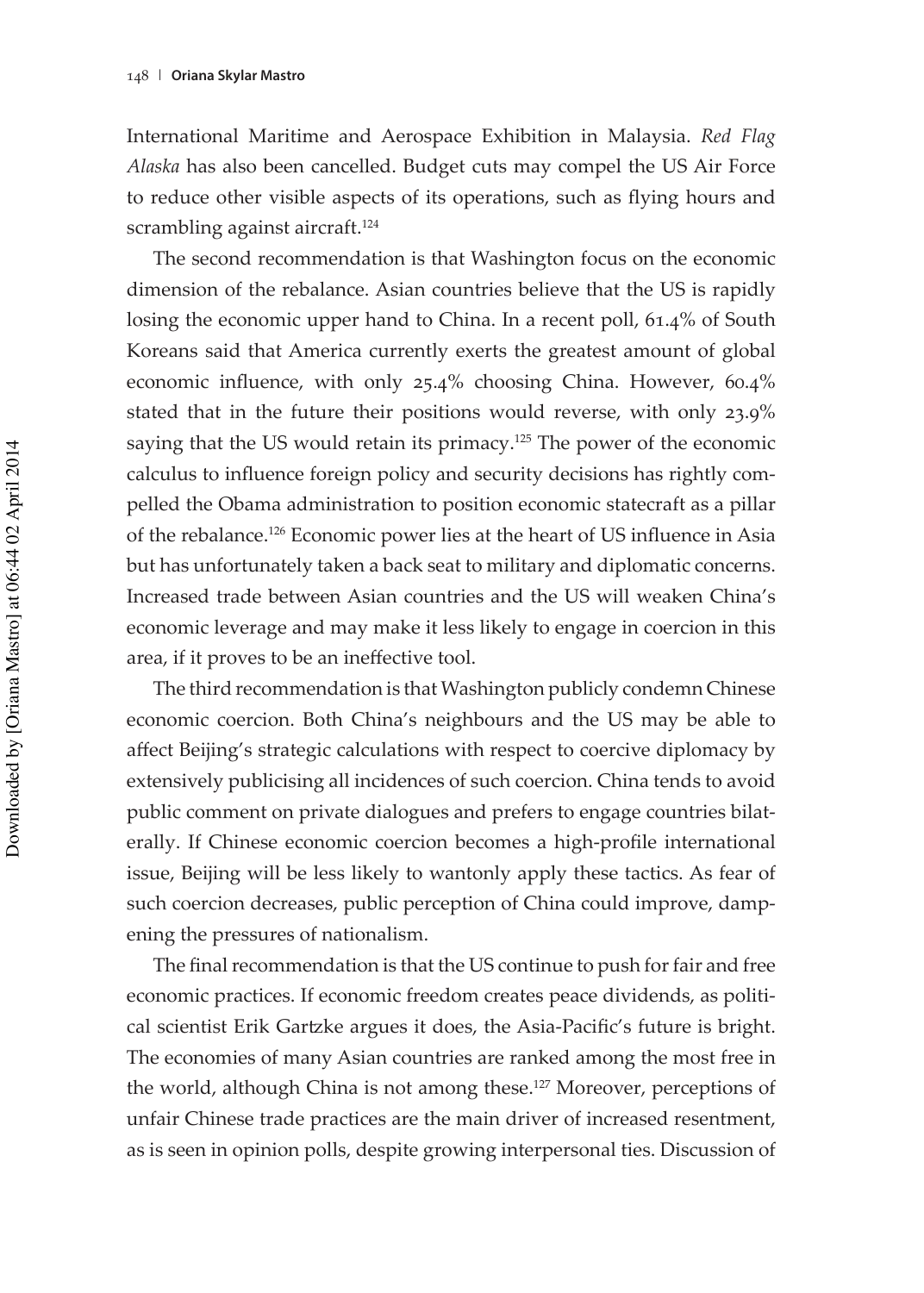sensitive economic issues is unlikely to be welcomed by Beijing, but these are themes that America's interlocutors must continue to press, even if it worsens the country's relationship with China.

**\* \* \***

The choices and behaviour of many Asian countries suggest that they view trade as an inadequate brake on conflict. They seem to have concluded that the only way to mitigate the risks associated with China's economic ascent is to build an indigenous military capacity and increase strategic autonomy through economic diversification and strategic hedging. All of these states face a strategic dilemma in which they depend on China economically but must simultaneously hedge by building their own militaries and strengthening relations with the US. Economic ties should be expanded and strengthened for their own sake, and the recommendations above followed to enhance their positive effects, but Asian countries must not mistake this approach for the answer to their strategic dilemma. Economics will not save us, only good strategy will.

#### **Acknowledgements**

The author would like to thank Tianyi Wang, Mariangela Taylor and Joey Goodman for their expert and timely research assistance. The author would also like to thank the participants in the IISS-SAIS Merrill Center Young Strategists Programme in Security & Geo-economics for their feedback on an earlier draft.

#### **Notes**

- Matt Smith, 'Clinton Signs China Trade Bill', CNN, 10 October 2000, http://cgi.cnn.com/2000/ ALLPOLITICS/stories/10/10/clinton. pntr/.
- <sup>2</sup> White House, 'President Bush Speaks at Tsinghua University', 22 February 2002, http://georgewbushwhitehouse.archives.gov/news/ releases/2002/02/20020222.html.
- <sup>3</sup> White House, 'Remarks by President Obama and President Xi Jinping of the People's Republic of China before Bilateral Meeting', 8 June 2013, http://www.whitehouse.gov/ the-press-office/2013/06/07/remarkspresident-obama-and-president-xijinping-peoples-republic-china-.
- <sup>4</sup> John R. O'Neal and Bruce Russett, 'Assessing the Liberal Peace with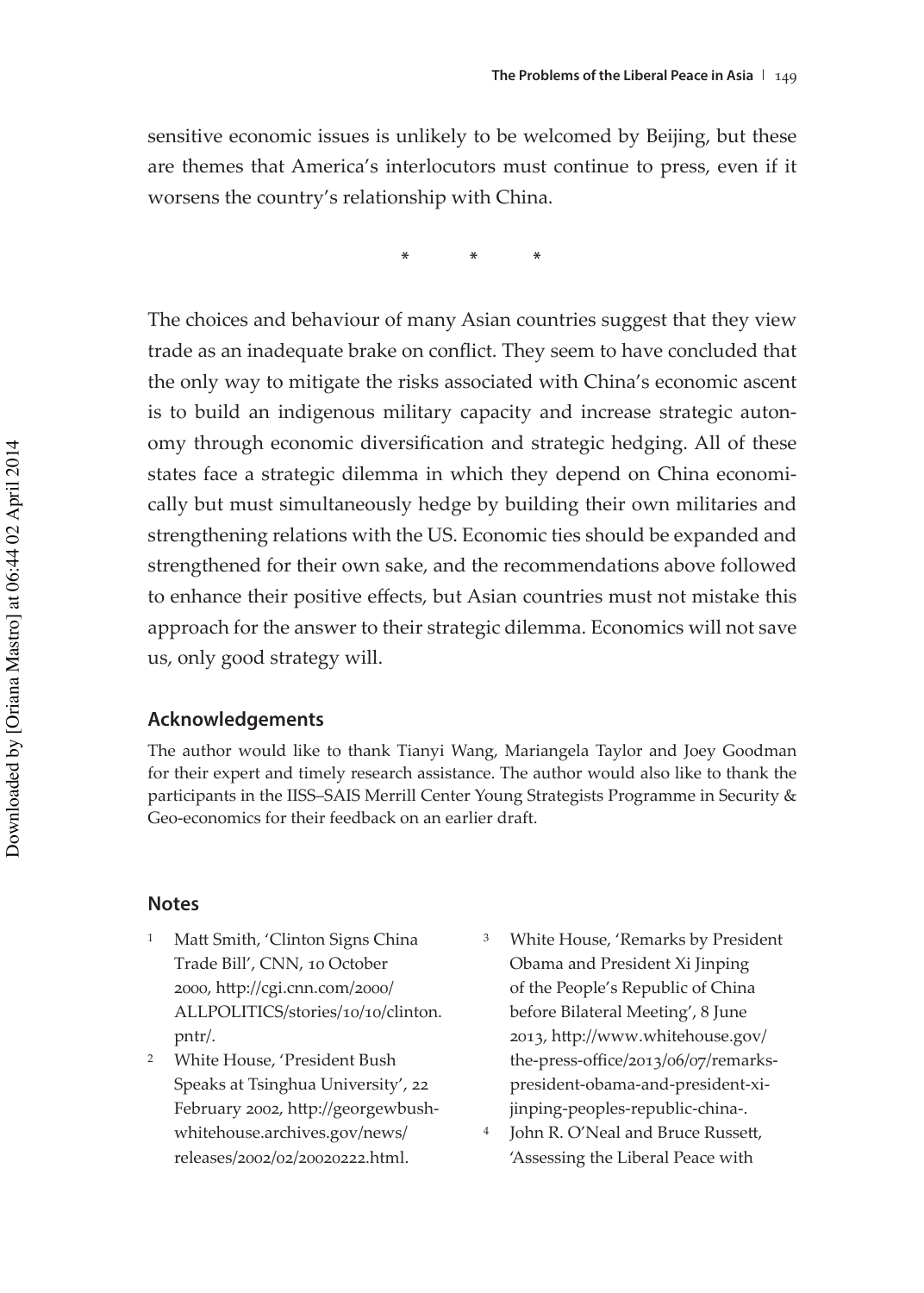Alternative Specifications: Trade Still Reduces Conflict', Journal of Peace *Research*, vol. 36, no. 4, July 1999; Charles H. Anderton and John R. Carter, 'The Impact of War on Trade: An Interrupted Times-Series Study', *Journal of Peace Research*, vol. 38, no. 4, July 2001; Richard Rosecrance, The *Rise of the Trading State: Commerce and Conquest in the Modern World* (New York: Basic Books, 1986); Peter Liberman, 'The Spoils of Conquest', *International Security*, vol. 18, no. 2, Autumn 1993; Stephen G. Brooks, 'The Globalization of Production and the Changing Benefits of Conquest', *<u><i>Journal of Conflict Resolution, vol. 43,*</u> no. 5, October 1999.

- <sup>5</sup> Thow Did the Global Poverty Rate Halve in 20 Years?', E*conomist,* 2 July 2013, http://www.economist.com/ blogs/economist-explains/2013/06/ economist-explains-o. For more on how other countries have benefitted from China's trade integration, see Julian di Giovanni, Andrei A. Levchenko and Jing Zhang, 'The Global Welfare Impact of China: Trade Integration and Technological Change', IMF, March 2012, http:// www.imf.org/external/pubs/ft/ wp/2012/wp1279.pdf.
- <sup>6</sup> World Bank, 'World Development Indicators', http://databank.worldbank.org/data/home.aspx.
- <sup>7</sup> Richard Katz, 'Mutual Assured Production', Foreign Affairs, vol. 92, no. 4, July-August 2013, p. 22.
- <sup>8</sup> Koh Gui Qing, 'China Trade to Pick Up in Dec, but Outlook Cloudy', Reuters, 9 January 2013, http:// www.reuters.com/article/2013/01/10/ china-economy-trade-idUSL-

4NoAE3SL20130110; Trading Economics, 'China Exports', http:// www.tradingeconomics.com/china/ exports.

- <sup>9</sup> Katz, 'Mutual Assured Production', pp. 18-24.
- <sup>10</sup> Since 2009, China has been more assertive in its claims: in 2011 Chinese patrol boats twice cut the exploration cables of seismic survey vessels chartered by Vietnam, in one instance in waters off the coast of the central Vietnamese province of Phu Yen. Beijing's announcement that it will begin to develop tourism in the Paracels and establish a military garrison on one of the islands only increases tension. Oriana Skylar Mastro, 'The Sansha Garrison: China's Deliberate Escalation in the South ȱȂǰȱ*East and South China Seas Bulletin*, no. 5, September 2012, http:// www.cnas.org/files/documents/publications/CNAS\_ESCA\_bulletin5.pdf.
- <sup>11</sup> Singapore Ministry of Foreign Affairs, 'Transcript of Minister for Foreign Affairs K Shanmugam's Reply to Parliamentary Questions and Supplementary Questions', 14 January 2013, http://www.mfa.gov.sg/ content/mfa/media\_centre/ press room/tr/2013/January/ transcript 20130114.html
- <sup>12</sup> Embassy of the Philippines, Washington DC, 'Cuisia: US Pivot Crucial to Stability of Asia-Pacific', 11 September 2013, http://www.philippineembassy-usa.org/news/3504/300/ Cuisia-US-Pivot-Crucial-to-Stabilityof-Asia-Pacific/d,phildet/.
- <sup>13</sup> Ko Shu-ling, 'Ma Sees ECFA as Tool for Peace in Strait', Taipei *Times*, 29 April 2010, http://www.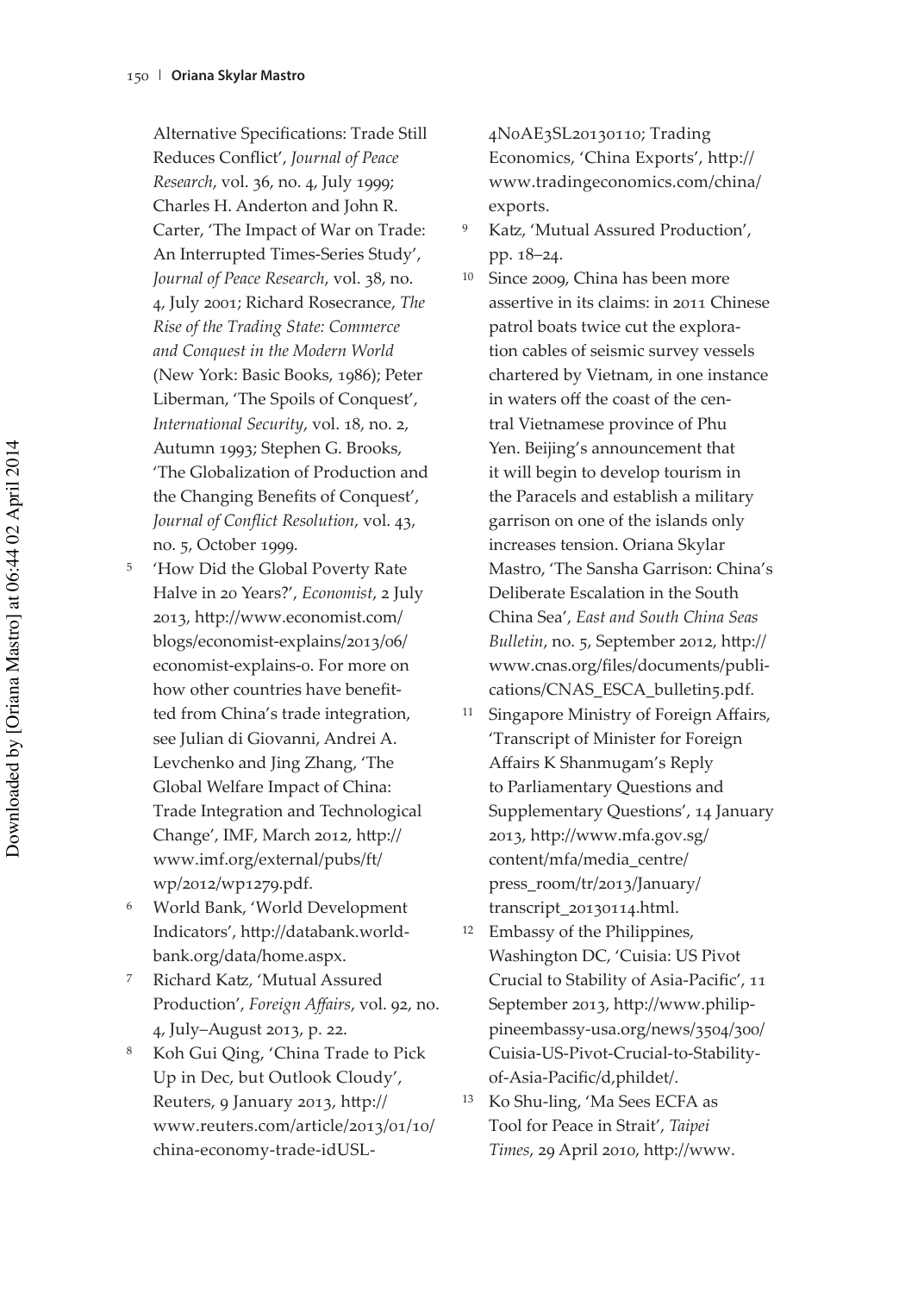taipeitimes.com/News/taiwan/ archives/2010/04/29/2003471760.

- 14 Taiwan's defence spending is only 2.1% of its GDP. Craig Murray and Kyle Churchman, 'Taiwan's Declining Defense Spending Could Jeopardize Military Preparedness', US-China Economic and Security Review Commission, 11 June 2013, p. 4, http://www.uscc.gov/sites/default/ files/Research/Taiwan%E2%8o%99s Declining Defense Spending Could Jeopardize Military Preparedness Staff Research Backgrounder.pdf.
- <sup>15</sup> Regional interdependence refers to 'regional economic interaction through trade, investment, finance and other channels'. Regional integration, on the other hand, is 'a process that leads to greater interdependence within a region, whether marketdriven or policy-led, or a combination of both'. Global integration refers to a similar process. Asian Development Bank, 'Asian Economic Integration Monitor', July 2012, p. 12, http://www. adb.org/sites/default/files/pub/2012/ aem-201207.pdf; Asian Development Bank, 'Regional Cooperation and Integration in a Changing World', April 2013, p. 12, http://www.adb.org/ sites/default/files/pub/2013/regionalcooperation-changing-world.pdf.
- <sup>16</sup> *Ibid.*, p. 1. For more data, see Asia Regional Integration Center, 'Free Trade Agreements', http://www.aric. adb.org/fta.
- <sup>17</sup> East Asia here includes China. Indonesia, South Korea, Malaysia, the Philippines, Singapore, Taiwan and Thailand. Soyoung Kim, Jong-Wha Lee and Cyn-Young Park, 'The Ties that Bind Asia, Europe, and United

States', Asian Development Bank, February 2010, p. 1, http://www. adb.org/sites/default/files/pub/2010/ Economics-WP<sub>192.pdf.</sub>

- <sup>18</sup> Asian countries' intra-regional trade share increased from approximately  $34\%$  in 1985 to around 59% in 2011. Trade within Asia is larger than might be expected, given the region's importance to world trade. Asian Development Bank, 'Emerging Asian Regionalism: A Partnership for Shared Prosperity', 2008, p. 40, http://aric. adb.org/emergingasianregionalism/ pdfs/Final\_ear\_chapters/final report. pdf; Hong Kong Trade Development Council. 'Transformation of Asia from a Production Base to a Diversified Market', 7 December 2012, p. 4, http://economists-pick-research. hktdc.com/business-news/article/ Research-Articles/Transformationof-Asia-from-a-productionbase-to-a-diversified-market/rp/ en/1/1X000000/1X09QNHM.htm.
- <sup>19</sup> In 2009 the Asia Regional Integration Center valued intra-regional foreign direct investment at \$102.5bn, almost a 50% increase from 2005. This was assessed from the coefficient of variation of ten-year government bond rates and portfolio share. For 2009 foreign-direct-investment inflows, see Asia Regional Integration Center, 'Integration Indicators', http://aric. adb.org/integrationindicators.
- <sup>20</sup> On the reasons for this, see Asian Development Bank, 'Asian Economic Integration Monitor', p. 18.
- <sup>21</sup> Foreign-direct-investment flows are still relatively small. On China's outward foreign direct investments, see China Commerce Yearbook 2011 (Beijing: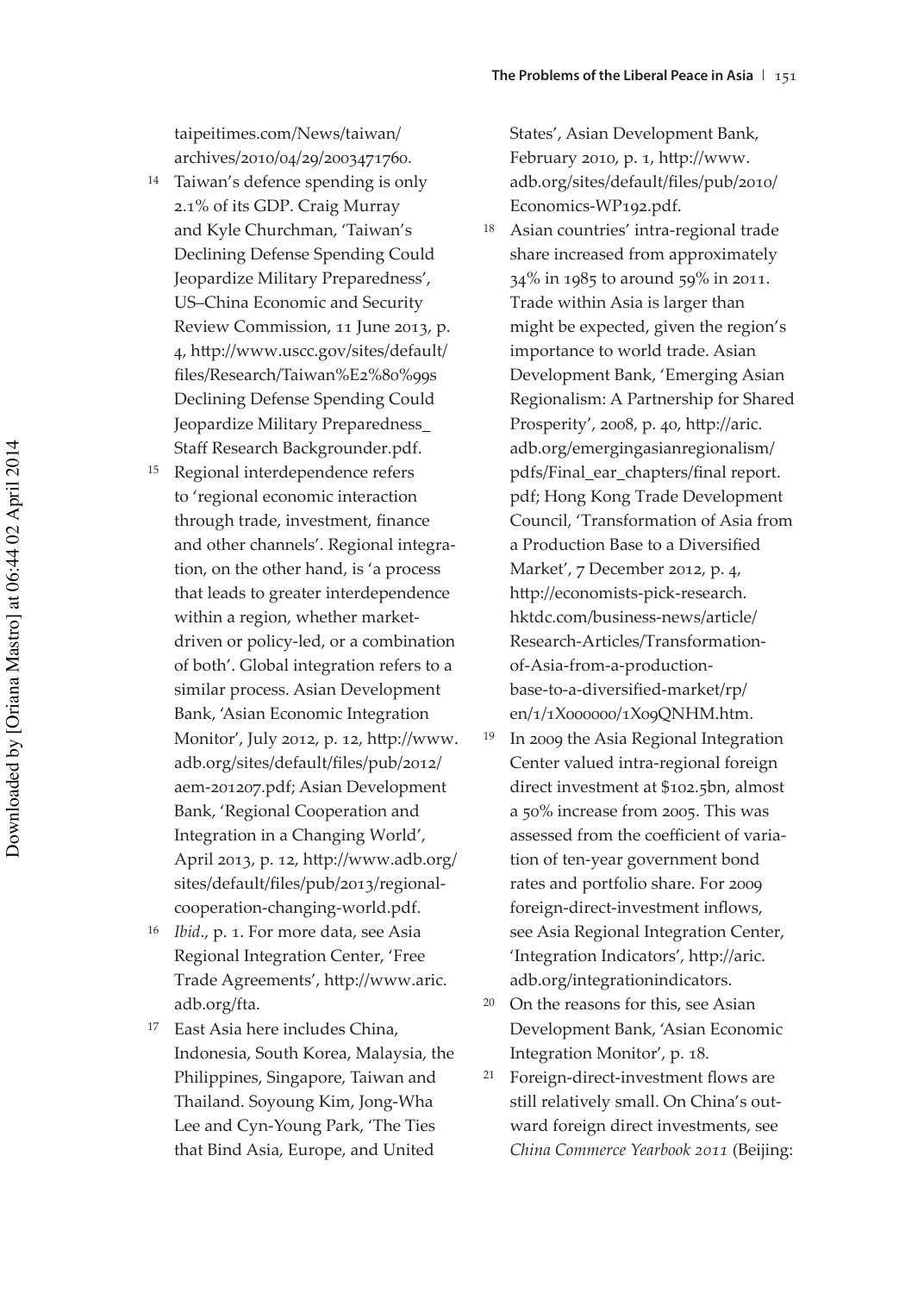China Commerce and Trade Press,  $2011$ , pp.  $193 - 7$ .

- <sup>22</sup> Japan External Trade Organization, 'Japan-China Trade in 2010 Exceeds US\$300 Billion to Set New Record', 23 February 2011, http://www.jetro.go.jp/ en/news/releases/20110512035-news; Katz, 'Mutual Assured Production', p. 19.
- 23 *Ibid.*, p. 21.
- <sup>24</sup> Of the approximate \$169bn in twoway trade between China and Taiwan in 2012, around \$95bn contributed to Taiwan's GDP. Taipei Mission to the Republic of Latvia, 'Taiwan-China Trade Reached US\$168.96 Billion in 2012: China Customs', 18 January 2013, http://www.roc-taiwan.org/LV/ ct.asp?xItem=345712&ctNode=7925 &mp=507.
- <sup>25</sup> Walter Lohman, John Fleming and Olivia Enos, 'A New View of Asia: 24 Charts that Show What's at Stake for America', Heritage Foundation, 7 October 2013, p. 11, http://www.heritage.org/research/ reports/2013/10/a-new-view-of-asia.
- <sup>26</sup> Dexter Roberts, 'China's Surprising U.S. Buying Spree', Bloomberg Businessweek, 27 March 2012, http://www.businessweek.com/ articles/2012-03-27/chinas-surprisingu-dot-s-dot-buying-spree.
- <sup>27</sup> US-China Business Council, 'US Exports to China by State, 2003-2012', 25 April 2013, https://www.uschina. org/sites/default/files/2012 State Exports Report Overview.pdf.
- <sup>28</sup> Direct-investment and multinationalcompanies statistics compiled by the US Department of Commerce, http:// ǯǯȦȦDzȱ*China Commerce*  Yearbook, pp. 193-7.
- <sup>29</sup> Lohman, Fleming and Enos, 'A New View of Asia', p. 12.
- 30 Organisation for Economic Co-operation and Development, 'FDI in Figures', April 2013, http://www. oecd.org/daf/inv/FDI in figures.pdf.
- <sup>31</sup> 'Thunder Out of China', *Economist*, 4 May 2013, p. 45.
- 32 Walter Lohman, John Fleming and Nicholas Hamisevicz, 'Key Asian Indicators: A Book of Charts', Heritage Foundation, January 2011, p. 16, http://www. heritage.org/research/reports/2011/01/ key-asian-indicators-a-book-of-charts.
- 33 'Growing Tensions in the East China Sea', IISS Strategic Comments, vol. 19, no. 14, April 2013, http://www.iiss.org/ en/publications/strategic comments/ sections/2013-a8b5/growing-tensionsin-the-east-china-sea-fc3d.
- 34 Information obtained from a Japan External Trade Organization briefing, Tokyo, February 2013. All industries were affected; Japan's largest airline, All Nippon Airways, received 46,000 seat cancellations on flights between September and November 2012 because of the dispute. Jasmine Wang, 'Spring Airlines May Halt Flights to Japan on China Protests', Bloomberg, 4 February 2013, http://www. bloomberg.com/news/2013-02-03/ spring-air-considers-halting-flightsto-japan-on-china-protests.html.
- <sup>35</sup> Estimate by JPMorgan Chase. 'China-Japan Dispute Takes Rising Toll on Top Asian Economies', Bloomberg, 9 January 2013, http://www. bloomberg.com/news/2013-01-08/ china-japan-dispute-takes-rising-tollof-asia-s-top-economies.html.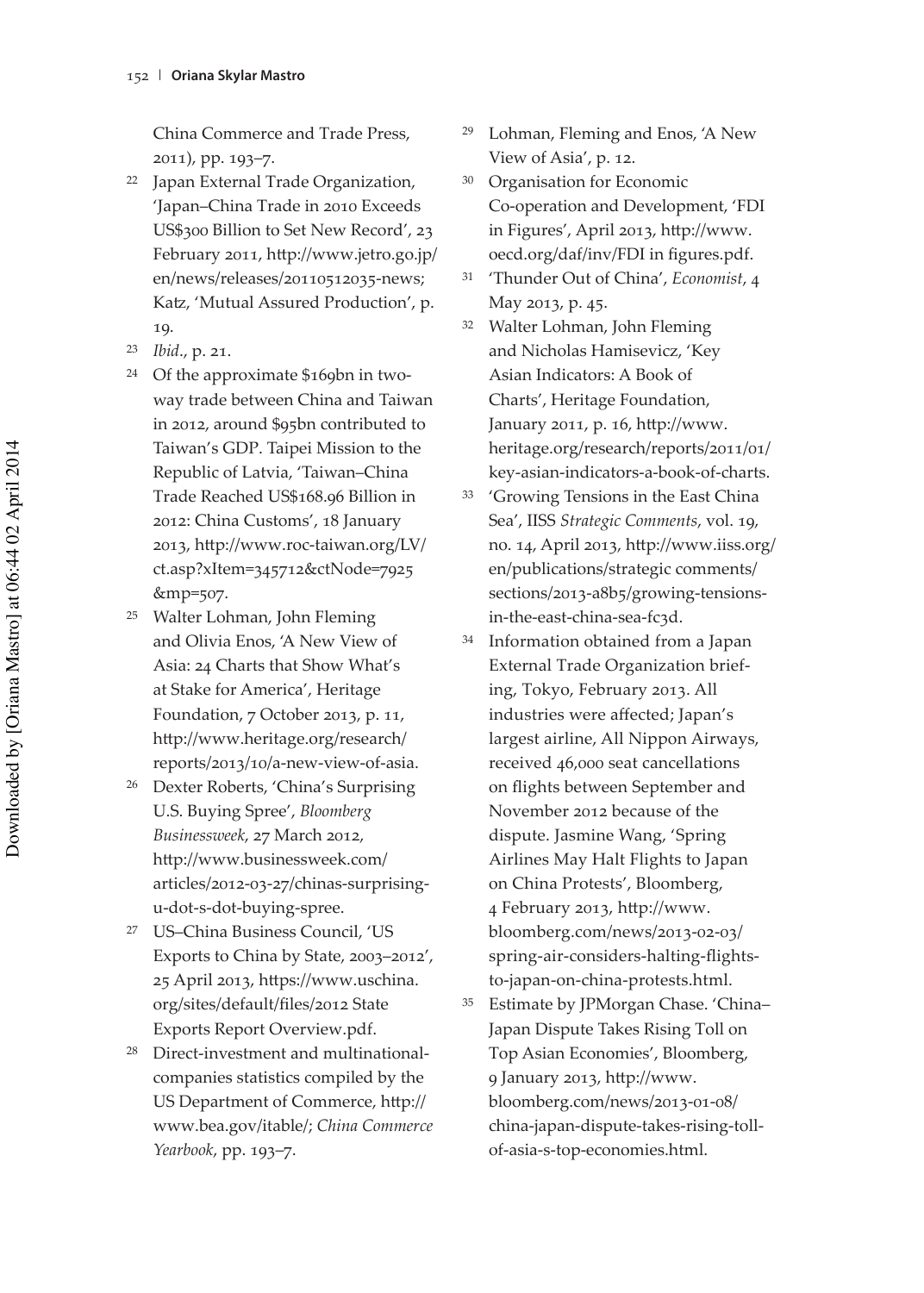- 36 Personal correspondence with officials at the Japanese Embassy, Washington DC.
- 37 For the first time, this number also surpassed that of scrambles against Russian aircraft. '2012 Saw Record 306 Japan Fighter Scrambles Against Chinese Aircraft', Japan Times, 18 April 2013, http://www.japantimes. co.jp/news/2013/04/18/national/2012saw-record-306-japan-fighterscrambles-against-chinese-aircraft/#. Ul19 38rhhc.
- 38 For further details on recent incidents. see 'Growing Tensions in the East China Sea'.
- 39 Jane Perlez, 'Calls Grow in China to Press Claim for Okinawa', New York *Times*, 13 June 2013, http://www. nytimes.com/2013/06/14/world/asia/ sentiment-builds-in-china-to-pressclaim-for-okinawa.html.
- <sup>40</sup> Katz, 'Mutual Assured Production', p. 24.
- <sup>41</sup> US Department of Defense, 'Annual Report to Congress: Military and Security Developments Involving the People's Republic of China 2013', May 2013, p. 55, http://www.defense.gov/ pubs/2013\_china\_report\_final.pdf.
- 42 *Ibid.*, pp. 55–6. For more on potential Chinese courses of action against Taiwan, see *ibid.*, pp. 56-7.
- <sup>43</sup> Barbara Demick, 'In a Disputed Reef, Philippines Sees Face of Chinese Domination', Los Angeles *Times*, 14 May 2013, http://articles. latimes.com/2013/may/14/world/ la-fg-china-philippines-shoal-20130514.
- <sup>44</sup> 'Thunder Out of China', p. 45.
- <sup>45</sup> Demick, 'In a Disputed Reef, Philippines Sees Face of Chinese Domination'.
- 46 Sui-Lee Wee and Manuel Mogato, 'China Denounces Philippines for "Illegal Occupation" of Reef', Reuters, 21 June 2013, http://www.reuters.com/ article/2013/06/21/us-china-philippines-idUSBRE95KoE920130621.
- <sup>47</sup> 'Thunder Out of China', p. 45.
- 48 Martin Petty and Ben Blanchard, 'Vietnam Accuses China of Attack on Fishermen in South China Sea', Reuters, 26 March 2013, http://www.reuters. com/article/2013/03/26/us-vietnamchina-idUSBRE92P0A420130326.
- <sup>49</sup> 'Thunder Out of China', p. 45.
- 50 'Rare Protest in Vietnam Raises a Call to Curb China', Associated Press, 3 June 2013, http://www. nytimes.com/2013/06/03/world/asia/ rare-protest-in-vietnam-raises-call-tocurb-china.html.
- 51 For more on Chinese coercive diplomacy, see Oriana Skylar Mastro, 'Signaling and Military Provocation in Chinese National Security Strategy: A Closer Look at the *Impeccable* Incident', *Journal of Strategic Studies*, vol. 34, no.  $2, 2011.$
- 52 On the history of the dispute, see Neville Maxwell, *India's China War* (New York: Pantheon Books, 1970), p. 88.
- <sup>53</sup> ȱǰȱ*The Sino-Indian Border Dispute and Sino-Indian Relations* (Lanham, MD: University Press of America, 1994), pp. 1-2.
- 54 **'Parsnips Unbuttered'**, Economist, 25 May 2013, http://www.economist. com/news/asia/21578412-floweryrhetoric-fails-hide-difficulties-bilateralrelationship-parsnips-unbuttered.
- <sup>55</sup> 'Thunder Out of China', p. 45.
- <sup>56</sup> Rama Lakshmi, 'India, China Remain at Odds Over Alleged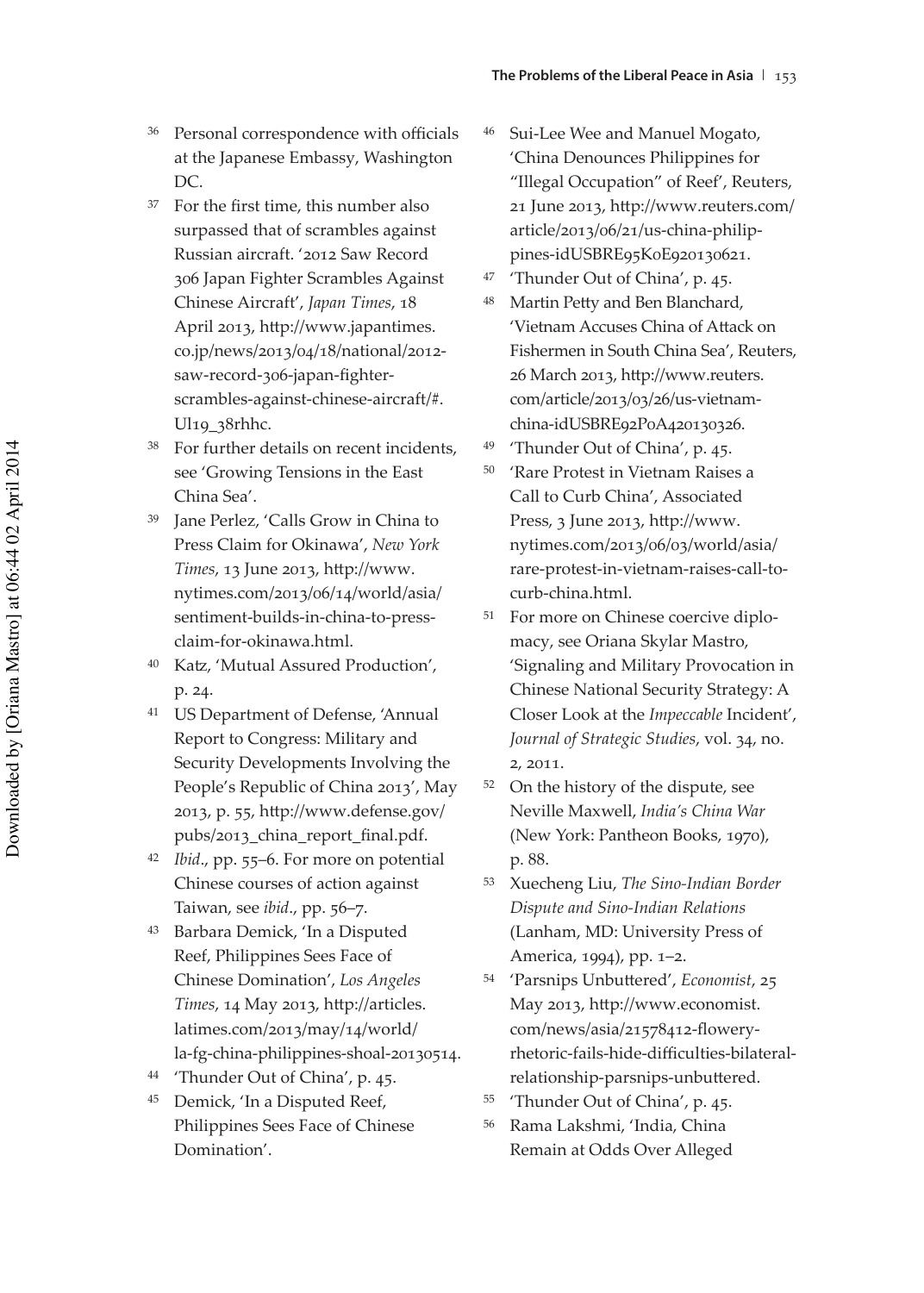Border Incursion', Washington *Post*, 2 May 2013, http://articles. washingtonpost.com/2013-05-02/ world/38976721 1 border-issue-border-areas-actual-control.

- <sup>57</sup> Namrata Goswami and Jenee Sharon. 'Time to Bridge Sino-Indian Border Differences', Asia Times, 25 January 2013, http://www.atimes.com/atimes/ South\_Asia/OA25Dfo2.html.
- <sup>58</sup> Zhu Feng, 'US Rebalancing in the Asia-Pacific: China's Response and the Future Regional Order', Kippenberger Lecture 2012, International Relations and Security Network, http:// www.isn.ethz.ch/Digital-Library/ Publications/Detail/?ots591=0c54e3b3-1e9c-be1e-2c24a6a8c7060233&lng=en&id=165042.
- 59 For the most recent White Paper, see Information Office of the State Council. 'The Diversified Employment of China's Armed Forces', 16 April 2013, http://www.china.org.cn/government/ whitepaper/node\_7181425.htm.
- <sup>60</sup> For more on this discussion, see Anderton and Carter, 'The Impact of War on Trade'. Using similar logic, Han Dorussen, professor at the University of Essex, shows that trade does have a pacifying effect if the goods exchanged have a high opportunity cost, but is less pacifying if the majority of such goods can be easily appropriated by force. Han Dorussen, 'Heterogeneous Trade Interests and Conflict: What You Trade Matters', Journal of Conflict Resolution, vol. 50, no. 1, February 2006.
- <sup>61</sup> Some research suggests this could be a rational belief. See Katherine Barbieri and Jack S. Levy, 'Sleeping with the Enemy: The Impact of War on Trade',

*Journal of Peace Research*, vol. 36, no. 4, July 1999.

- 62 Joseph S. Nye, 'Asian Nationalism at Sea', Project Syndicate, 3 September 2012, http://www.project-syndicate. org/commentary/asian-nationalism-atsea-by-joseph-s--nye.
- 63 Taiwan is a major exception to this trend, with Taiwanese military spending dropping to approximately 2% of GDP. China's official defence budget is about ten times that of Taiwan. US Department of Defense, 'Annual Report to Congress: Military and Security Developments Involving the People's Republic of China 2013', p. 59.
- <sup>64</sup> IISS, The Military Balance 2014 (Abingdon: Routledge for the IISS, 2014), p. 204.
- 65 Myra MacDonald, 'Asia's Defense Spending Overtakes Europe's: IISS', Reuters, 14 March 2013, http://www. reuters.com/article/2013/03/14/ us-security-military-iiss-idUSBRE-92D0EL20130314.
- <sup>66</sup> Stockholm International Peace Research Institute, 'China Replaces UK as World's Fifth Largest Arms Exporter, Says SIPRI', 18 March 2013, http://www.sipri.org/media/ pressreleases/2013/ATlaunch.
- <sup>67</sup> This list includes China with 172 hulls, South Korea with 145 and Japan with 74. Wendell Minnick and Paul Kallender-Umezu, 'Special Report: Asia-Pacific Spending Spree', *Defense News*, 21 April 2013, http:// www.defensenews.com/print/article/20130421/DEFREG03/304210004/ Asia-Pacific-Spending-Spree.
- <sup>68</sup> IISS, The Military Balance 2014, p. 241.
- <sup>69</sup> This amount is still much smaller than the \$600bn that the US spends.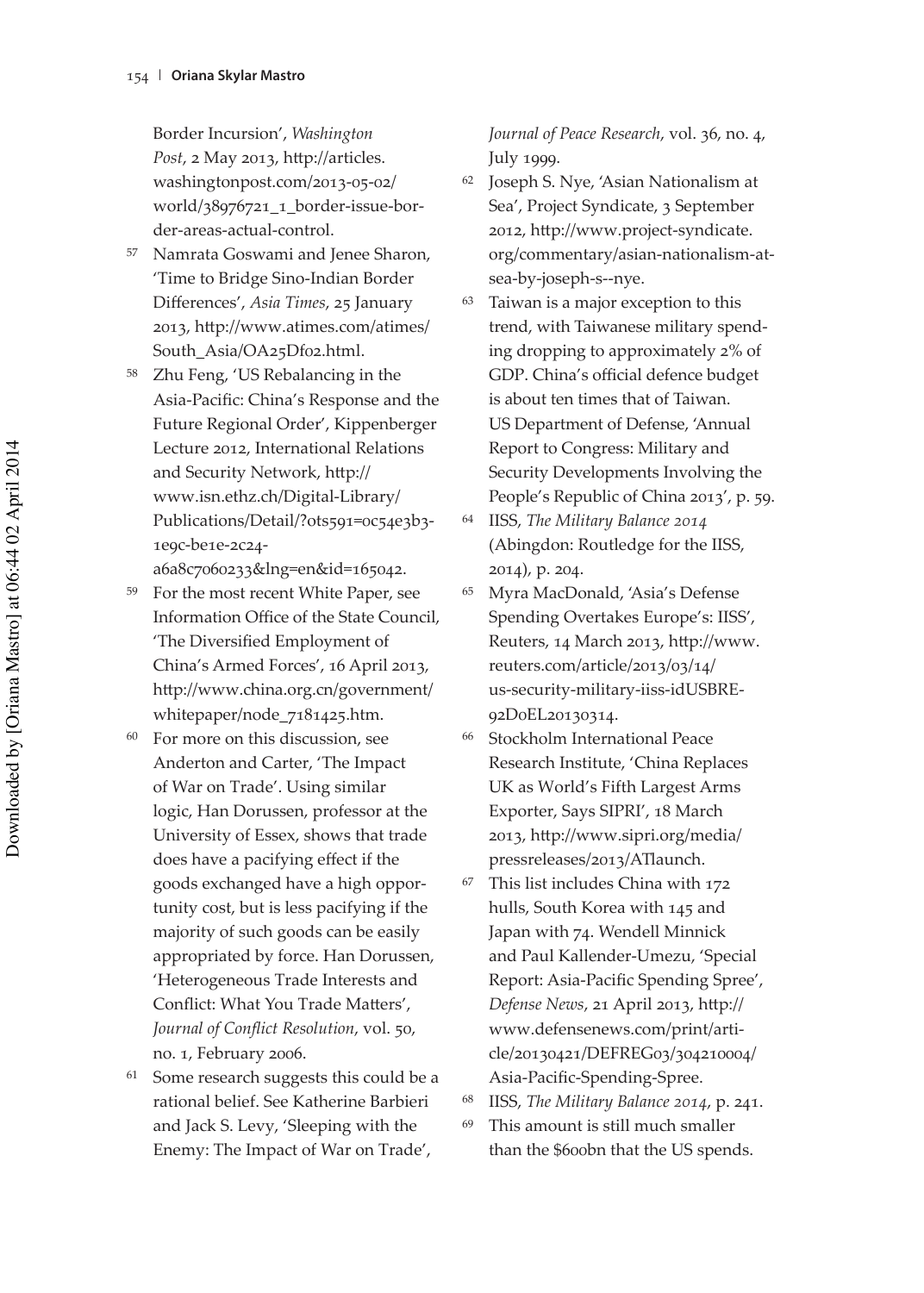William Wan, 'China Makes Increased Military Spending a Top Priority as People's Congress Meets', Washington Post, 5 March 2013, http://articles. washingtonpost.com/2013-03-05/ world/37448996\_1\_military-budgetannual-reports-luo-yuan; IISS, The *Military Balance 2014, pp. 42, 230.* 

- <sup>70</sup> *Ibid.*; Joachim Hofbauer, Priscilla Hermann and Sneha Raghavan, 'Asian Defense Spending, 2000-2011', Center for Strategic and International Studies, October 2012, p. 20, http://csis.org/ files/publication/121005\_Berteau\_ AsianDefenseSpending\_Web.pdf.
- 71 On other potential reasons, see Felix K. Chang, 'A Salutation To Arms: Asia's Military Buildup, Its Reasons, and Its Implications', Foreign Policy Research Institute, September 2013, p. 6, http://www.fpri.org/ articles/2013/09/salutation-arms-asiasmilitary-buildup-its-reasons-and-itsimplications.
- 72 *Ibid.*, p. 4.
- 73 *Ibid.*, p. 5.
- 74 Transcript of Interview with Japanese Prime Minister Shinzo Abe', Washington Post, 20 February 2013, http://articles.washingtonpost. com/2013-02-20/world/37196988\_1 foreign-policy-minister-shigeruyoshida-prime-minister-abe.
- <sup>75</sup> For more on the spiral model of war, see Robert Jervis, Perception and *Misperception in International Politics* (Princeton, NJ: Princeton University Press, 1976), pp. 58–113.
- <sup>76</sup> 'Vietnam's Top Leaders Add Fire to South China Sea Disputes', Deutsche Presse-Agentur, 9 June 2011.
- 77 'No Question of Ceding Any Part of Indian Territory to China: Antony',

*Times of India*, 6 September 2013, http://articles.timesofindia.indiatimes.  $com/2013-09-06/india/41832851$  1 border-infrastructure-indian-territorysp-members.

- <sup>78</sup> For more on audience costs, see James D. Fearon, 'Domestic Political Audiences and the Escalation of International Disputes', American *Political Science Review*, vol. 88, no. 3, September 1994; Michael Tomz. 'Domestic Audience Costs in International Relations: An Experimental Approach', International *Organization*, vol. 61, no. 4, October 2007; Jessica L. Weeks, 'Autocratic Audience Costs: Regime Type and Signaling Resolve', International *Organization*, vol. 62, no. 1, January 2008.
- 79 Teddy Ng, 'Shinzo Abe Slams Beijing "Provocations" on Islands Tour', South China Morning Post, 18 July 2013, http://www.scmp.com/news/china/ article/1284935/shinzo-abe-slamsbeijing-provocations-islands-tour.
- 80 Transcript of Interview with Japanese Prime Minister Shinzo Abe'.
- <sup>81</sup> 'State of the Nation Address of His Excellency Benigno S. Aquino III, President of the Philippines, to the Congress of the Philippines', Official Gazette, 25 July 2011, http://www.gov.ph/2011/07/25/ benigno-s-aquino-iii-second-state-ofthe-nation-address-july-25-2011-en/.
- 82 Pia Lee-Brago, 'DFA Chief Calls for Patriotism', Philippine Star, 17 May 2012, http://www.philstar.com/headlines/807416/ dfa-chief-calls-patriotism.
- 83 International Crisis Group, 'Stirring Up the South China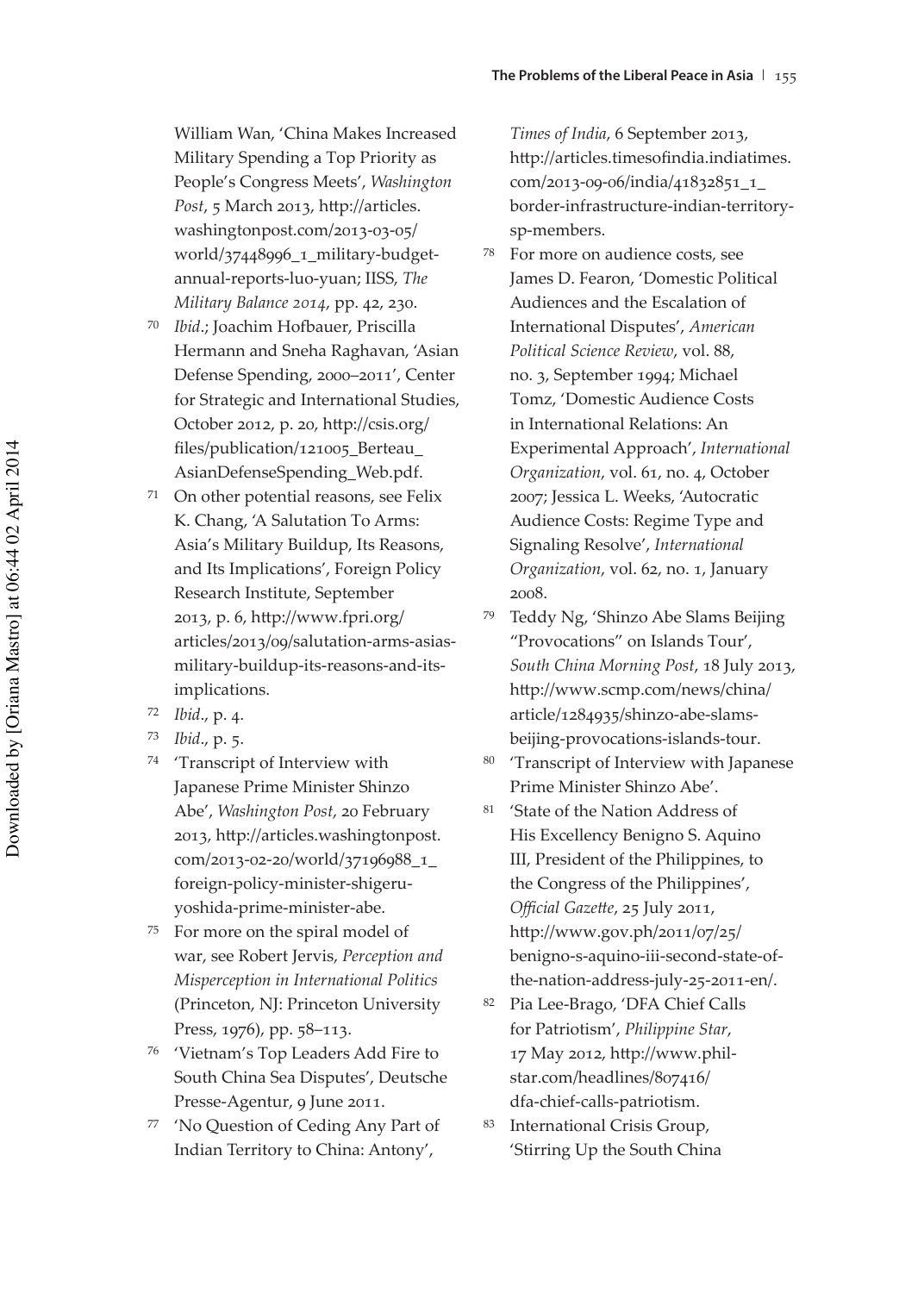Sea (II): Regional Responses', 24 July 2012, p. 9, http://www.crisisgroup.org/~/media/Files/asia/ north-east-asia/229-stirring-up-thesouth-china-sea-ii-regional-responses. pdf.

- <sup>84</sup> Michael Richardson, 'No Winners in a Conflict Over the Senkaku Islands', Japan Times, 5 February 2013, http://www.japantimes.co.jp/ opinion/2013/02/05/commentary/ no-winners-in-a-conflict-over-thesenkaku-islands/#.Ul59-n8rhhc.
- 85 'Zhongguo Zai Lingtu Zhuquan Wenti Shang Juedui Buhui Tuirang Banbu', Xinhua, 12 September 2012, http:// news.xinhuanet.com/world/2012-09/12/c 123702945.htm.
- <sup>86</sup> 'Wen Jiabao: Zhuquan He Lingtu Wenti Shang Zhongguo Buhui Tuirang Banbu', China News, 10 September 2012, http://www.chinanews.com/ gn/2012/09-10/4172833.shtml.
- <sup>87</sup> Chinese Ministry of Commerce, 'Regular Press Conference of the Ministry of Commerce on September 19, 2012', 25 September 2012, http:// english.mofcom.gov.cn/aarticle/newsrelease/press/201210/20121008373738. html.
- 88 'Luo Yuan Shaojiang: Yuenan Buyao Bi Zhongguo Renwukeren Badaoliangjian', Ifeng, 16 June 2011, http://news.ifeng.com/mil/2/ detail 2011 06/16/7045490 0.shtml.
- 89 'Feilubin Chukoushang Cheng Xiangjiao Chukou Zhongguo Shouzu, Feidangju Yun Bangmang', China News, 4 May 2012, http://www. chinanews.com/gj/2012/05-04/3866664. shtml.
- 90 'Chasing the Chinese Dream', *Economist*, 4 May 2013, http://

www.economist.com/news/ briefing/21577063-chinas-new-leaderhas-been-quick-consolidate-his-powerwhat-does-he-now-want-his.

- <sup>91</sup> 'Xi Jinping and the Chinese Dream', *Economist*, 4 May 2013, p. 11.
- 92 Kenji Minemura, 'Chinese Sub Fleet on High Alert in South China Sea', Asahi Shimbun, 13 February 2013, http://ajw.asahi.com/article/special/ pla/AJ201201250053a.
- 93 'Xi Jinping and the Chinese Dream'.
- Freedom to Trade, 'F2T Interview, Jagdish Bhagwati: Free Trade Creates Peace', 30 March 2009, http://www. youtube.com/watch?v=72H9Cnsn\_lI.
- 95 Peter Ford, 'For Study Abroad, More Japanese Prefer Chinese University Over US One', Christian *Science Monitor*, 19 May 2010, http:// www.csmonitor.com/World/ Asia-Pacific/2010/0519/For-studyabroad-more-Japanese-prefer-Chinese-university-over-US-one.
- <sup>96</sup> 'Students Studying Abroad Increase 23%', China Daily, 21 August 2008, http://www.chinadaily.com.cn/ china/2012-08/21/content\_15693813. htm.
- 97 'Asia Matters for America/America Matters for Asia', East-West Center, 2013, p. 18, http://www.asiamattersforamerica.org/publications.
- 98 US Department of State, '100,000 Strong China', November 2009, http:// www.state.gov/100k/. The average share of intra-regional tourist flows reached over 80% between 2008 and 2010. Asian Development Bank, 'Regional Cooperation and Integration in a Changing World', p. 13.
- 99 83,603 Chinese emigrated to the United States in 2011. Lohman,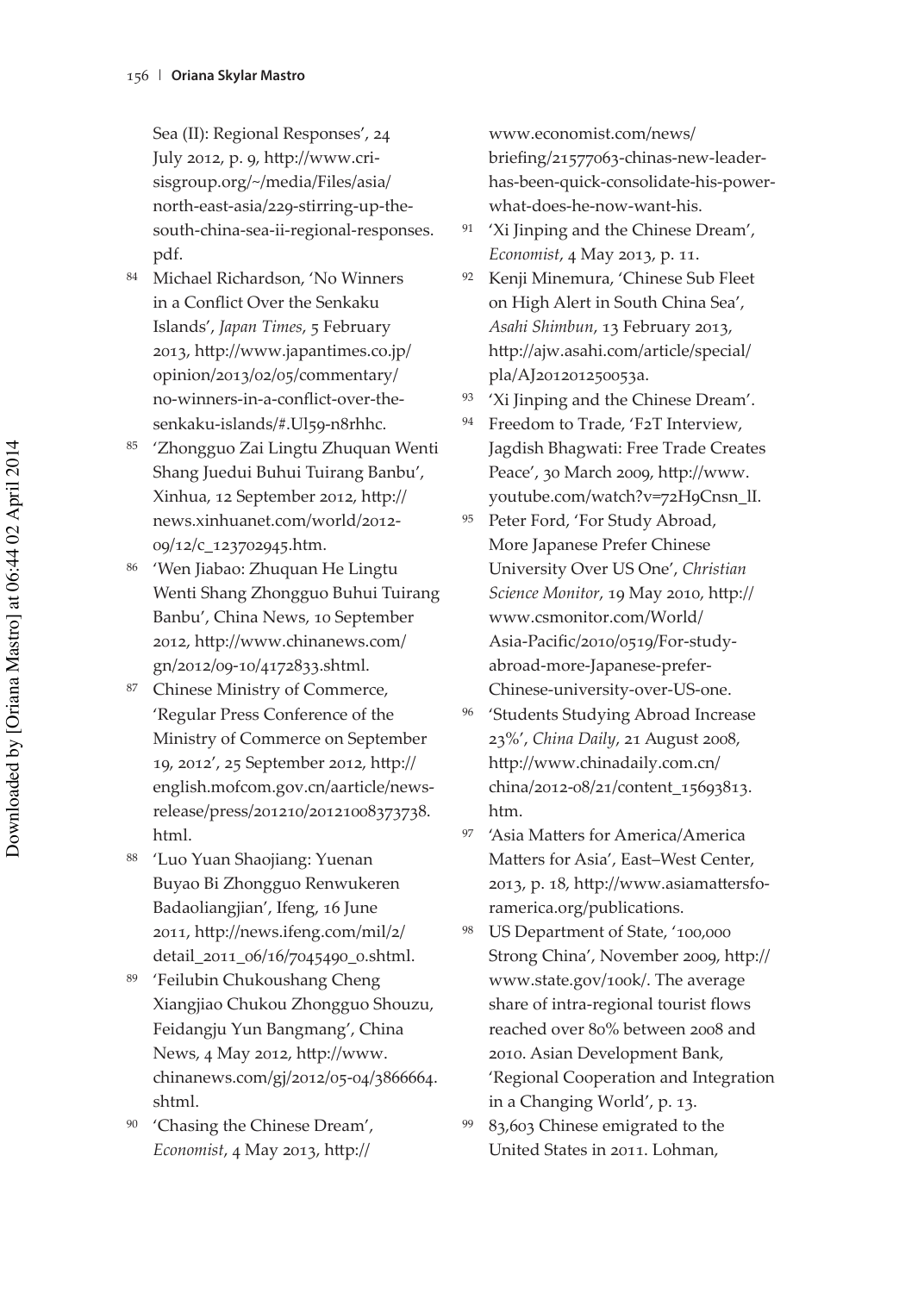Fleming and Enos, 'A New View of Asia', p. 16.

- 100 The average share of intra-regional tourist flows reached over 80% between 2008 and 2010. Asian Development Bank, 'Regional Cooperation and Integration in a Changing World', p. 13.
- <sup>101</sup> However, Hong Kong has about 800 weekly flights, while Taiwan only has 616 flights. 'China Allows More Direct Flights from Taiwan'*, Huffington Post,* 21 January 2013, http://www.huffingtonpost.com/huff-wires/20130121/ as-taiwan-china-flights/.
- 102 Sarah Mishkin, 'Chinese Tourists Boost Taiwan Economy', Financial *Times*, 30 August 2012, http:// www.ft.com/cms/s/o/b231cf10f248-11e1-8973-00144feabdco. html#axzz2hngYjKo1.
- 103 Stella F. Arnaldo, 'Chinese Tourists Help Boost Arrivals', ABS–CBN, 11 October 2013, http://www.abscbnnews.com/business/10/11/13/ chinese-tourists-help-boost-arrivals.
- 104 Nguyen Thi Thuy Anh, Le Phuong and Yang Wei, 'More Chinese Tourists Visit Vietnam without Tour Guides or Travel Agents', Xinhua, 11 October 2013, http://news.xinhuanet.com/ english/china/2013-10/11/c\_132790180. htm.
- 105 There is no public-opinion data on Vietnamese views of China available after 2002. Given the rise of anti-China protests, however, it is reasonable to believe that negative views have increased over the past decade.
- 106 Bruce Stokes, 'Asia's View of China-Mostly Wary, but Japan Most of All', Pew Research Center, 5 August 2013, http://www.pewglobal.org/2013/08/05/

asias-view-of-china-mostly-wary-butjapan-most-of-all/.

- <sup>107</sup> Pramit Pal Chaudhuri, 'India Views China, Another Look', *Hindustan Times*, 24 May 2013, http://blogs.hindustantimes. com/foreign-hand/2013/05/24/ india-views-china-another-look/.
- 108 In the two years following the signing of the ECFA, views were slightly more negative than those in the two years leading up to the agreement. Data presented to the author by the Mainland Affairs Council, Taipei, April 2013.
- 109 Bruce Drake, 'American, Chinese Publics Increasingly Wary of the Other', Pew Research Center, 1 November 2012, http://www. pewglobal.org/2012/11/01/ american-chinese-publics-increasingly-wary-of-the-other/.
- 110 Chicago Council on Global Affairs, 'Opinion Brief: Americans See Potential Opportunity in Building US-China Ties, but Most Are Cautious to Trust China', 7 June 2013, p. 2, http://www.thechicagocouncil. org/UserFiles/File/POS\_US-China Relationship.pdf.
- 111 *Ibid.*, p. 4.
- 112 'Can't Buy Me Soft Power', Economist, 27 April 2013, p. 44.
- 113 'Opinion Brief: Americans See Potential Opportunity in Building US-China Ties, but Most Are Cautious to Trust China', p. 3.
- 114 'Can't Buy Me Soft Power'.
- 115 'Parsnips Unbuttered'.
- 116 Will Davies, 'Beijing Vows to Ease Imbalance with India', Wall Street *Journal*, 22 May 2013, http://online.wsj. com/news/articles/SB100014241278873 24787004578496660636818202.